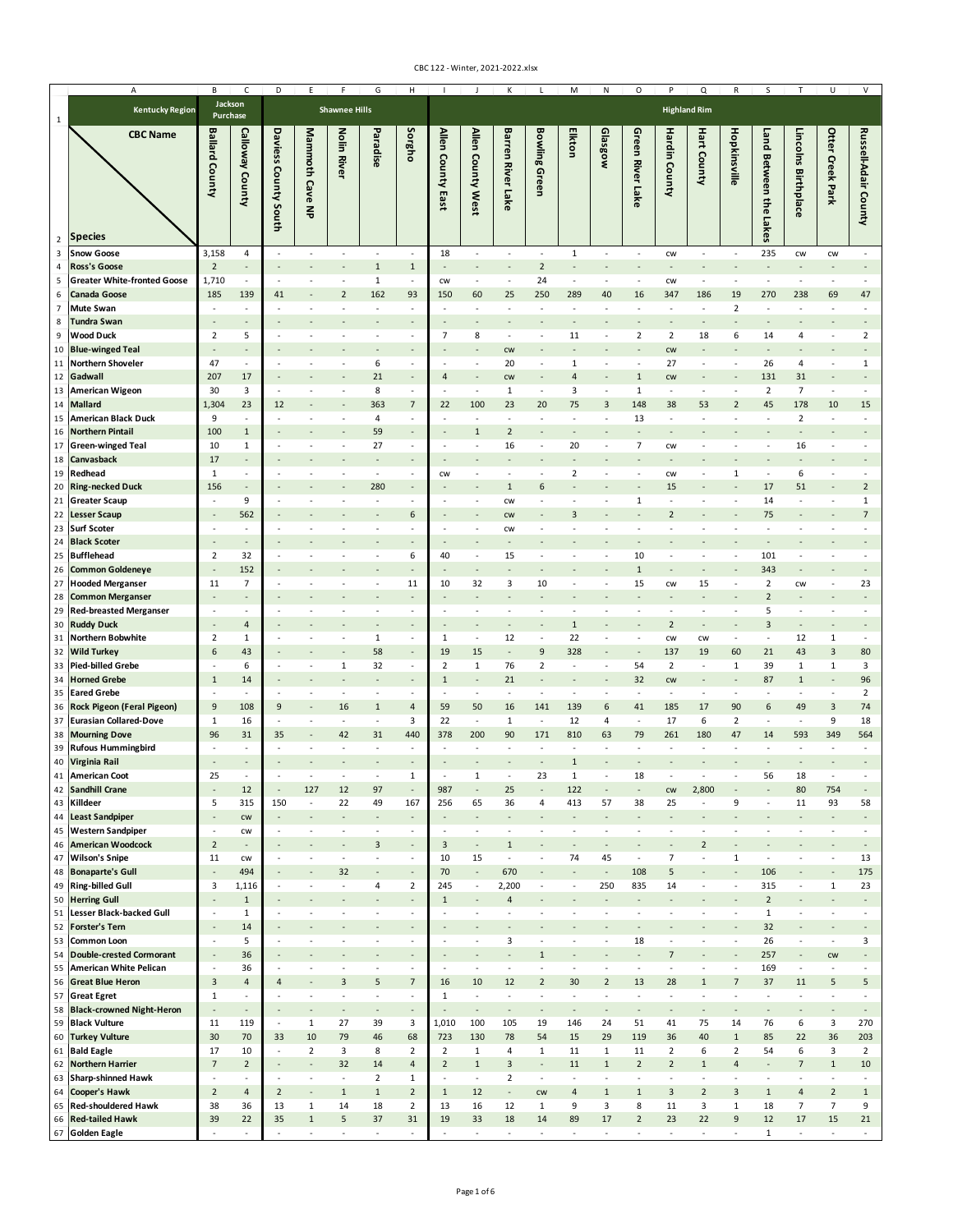|                | А                                                    | B                                | C                                          | D                                                    |                                            |                                                      | G                              | Н                                                    |                                  |                                            |                                |                                    | M                              | Ν                                       | 0                              |                                          | Q                              | $\mathsf{R}$                   | S                                        |                                        | U                                          |                                |
|----------------|------------------------------------------------------|----------------------------------|--------------------------------------------|------------------------------------------------------|--------------------------------------------|------------------------------------------------------|--------------------------------|------------------------------------------------------|----------------------------------|--------------------------------------------|--------------------------------|------------------------------------|--------------------------------|-----------------------------------------|--------------------------------|------------------------------------------|--------------------------------|--------------------------------|------------------------------------------|----------------------------------------|--------------------------------------------|--------------------------------|
| 1              | <b>Kentucky Region</b>                               | Jackson<br>Purchase              |                                            |                                                      |                                            | <b>Shawnee Hills</b>                                 |                                |                                                      |                                  |                                            |                                |                                    |                                |                                         |                                | <b>Highland Rim</b>                      |                                |                                |                                          |                                        |                                            |                                |
| $\overline{2}$ | <b>CBC Name</b><br><b>Species</b>                    | <b>Ballard County</b>            | Calloway County                            | Daviess<br>County South                              | Mammoth Cave<br>록                          | Nolin Rive                                           | Paradise                       | Sorgho                                               | Allen County<br>East             | Allen County West                          | <b>Barren River Lake</b>       | <b>Bowling Green</b>               | Elkton                         | Glasgow                                 | <b>Green River Lake</b>        | Hardin County                            | <b>Hart County</b>             | Hopkinsville                   | Land Between the<br><u>n</u><br>kes      | Lincolns<br><b>Birthplace</b>          | Otter Creek Park                           | Russell-Adair County           |
| 68             | <b>Barn Owl</b>                                      | $\overline{4}$                   | $\overline{\phantom{a}}$                   |                                                      |                                            | $\overline{a}$                                       |                                | $\overline{\phantom{a}}$                             | $1\,$                            | $\overline{\phantom{a}}$                   |                                | $\overline{a}$                     | $\overline{a}$                 |                                         | $1\,$                          | $\mathbf{1}$                             |                                |                                |                                          |                                        | $\blacksquare$                             |                                |
| 69             | <b>Eastern Screech-Owl</b>                           | $\mathbf{1}$                     | $\sim$                                     | ٠                                                    | $\overline{\phantom{a}}$                   | $1\,$                                                | $\overline{\phantom{a}}$       | $\overline{\phantom{a}}$                             | 2                                | $\overline{\phantom{a}}$                   |                                | ٠                                  | 1                              | $\overline{\phantom{a}}$                | ÷,                             | $\overline{2}$                           | ÷,                             |                                | $\overline{\phantom{a}}$                 | 5                                      | $\mathbf{1}$                               | $\mathbf{1}$                   |
| 70             | <b>Great Horned Owl</b>                              |                                  |                                            |                                                      |                                            | $\mathbf{1}$                                         |                                |                                                      | $\mathbf{1}$                     | $\mathbf{1}$                               |                                |                                    | $\overline{3}$                 | $\mathbf{1}$                            |                                | $\overline{a}$                           | $\overline{\mathbf{z}}$        |                                | $\mathbf{1}$                             | 5                                      |                                            |                                |
| 71             | <b>Snowy Owl</b>                                     |                                  | $\overline{\phantom{a}}$                   |                                                      |                                            |                                                      |                                | $\mathbf{1}$                                         |                                  | $\sim$                                     |                                | ٠                                  |                                |                                         |                                |                                          |                                |                                |                                          |                                        |                                            |                                |
| 72<br>73       | <b>Barred Owl</b><br><b>Short-eared Owl</b>          | 8                                | 3                                          |                                                      |                                            | $\overline{2}$<br>5                                  | $\mathbf{1}$<br>$\mathbf{1}$   | $1\,$<br>$\overline{\phantom{a}}$                    | $\overline{a}$<br>$\overline{2}$ | 6<br>÷,                                    | $\overline{2}$                 |                                    | $\overline{3}$                 |                                         | $\overline{2}$                 | $\overline{2}$                           |                                |                                | $\mathbf{1}$                             | $\overline{2}$<br>$\overline{2}$       | 5<br>$\overline{\phantom{a}}$              | $\mathbf{1}$                   |
| 74             | <b>Belted Kingfisher</b>                             | $\mathbf{1}$                     | 8                                          |                                                      | $\overline{2}$                             | $\overline{7}$                                       | $\overline{7}$                 | $\mathbf 1$                                          | 16                               | $\overline{4}$                             | 3                              | $\mathbf{1}$                       | 13                             |                                         | 6                              | $\overline{4}$                           | 4                              | 4                              | 11                                       | 9                                      | $\mathbf{1}$                               | 10                             |
| 75             | <b>Red-headed Woodpecker</b>                         | $\overline{7}$                   | 16                                         | 5                                                    | 8                                          | 3                                                    | 5                              | $\mathbf 1$                                          | $\overline{7}$                   | 24                                         | 6                              | $\overline{4}$                     | 19                             | 1                                       | 6                              | 2                                        | 1                              | 1                              | 31                                       | ÷,                                     | 4                                          | 25                             |
| 76             | <b>Red-bellied Woodpecker</b>                        | 58                               | 97                                         | 31                                                   | 9                                          | 24                                                   | 31                             | 40                                                   | 71                               | 70                                         | 43                             | 21                                 | 62                             | 16                                      | 20                             | 11                                       | 27                             | 14                             | 57                                       | 14                                     | 58                                         | 28                             |
| 77             | <b>Yellow-bellied Sapsucker</b>                      | 3                                | 5                                          | $1\,$                                                | 3                                          | $\mathbf{1}$                                         | 5                              | 1                                                    | $\overline{2}$                   | 6                                          | 3                              | 4                                  | 3                              | 1                                       | 3                              | <b>CW</b>                                | $\overline{2}$                 | $\sim$                         | $\sim$                                   | $\mathbf{1}$                           | 6                                          | 1                              |
| 78             | Downy Woodpecker                                     | 40                               | 62                                         | $\overline{7}$                                       | $\overline{4}$                             | 12                                                   | 28                             | 20                                                   | 44<br>9                          | 23                                         | 32                             | 18                                 | 45<br>$\overline{4}$           | 8                                       | 18                             | 10                                       | 21                             | 20<br>$\sim$                   | 27                                       | 15                                     | 35                                         | 18                             |
| 79<br>80       | <b>Hairy Woodpecker</b><br><b>Northern Flicker</b>   | 8<br>15                          | 5<br>23                                    | $\mathbf{1}$<br>5                                    | $\mathbf{1}$<br>$\overline{4}$             | 5<br>$\overline{4}$                                  | $\overline{2}$<br>23           | 3<br>$\mathbf{1}$                                    | 34                               | 3<br>17                                    | 3<br>18                        | 3<br>11                            | 32                             | $\overline{2}$<br>6                     | 3<br>11                        | CW<br>6                                  | 6<br>14                        | 10                             | 5<br>45                                  | 4<br>15                                | 8<br>33                                    | $\overline{7}$<br>33           |
| 81             | <b>Pileated Woodpecker</b>                           | 8                                | 19                                         | $\mathbf{1}$                                         | $\overline{2}$                             | $\overline{7}$                                       | 8                              | 3                                                    | 24                               | 16                                         | 10                             | 6                                  | 5                              | $\overline{\phantom{a}}$                | 11                             | $\overline{2}$                           | 10                             | $\overline{\phantom{a}}$       | 28                                       | $\overline{7}$                         | 17                                         | 9                              |
| 82             | <b>American Kestrel</b>                              | 21                               | 13                                         | 68                                                   |                                            | 12                                                   | 22                             | 119                                                  | 63                               | 24                                         | 47                             | 14                                 | 82                             | 17                                      | 17                             | 38                                       | 14                             | 18                             | $\overline{3}$                           | 57                                     | 18                                         | 51                             |
| 83             | <b>Merlin</b>                                        | ÷,                               | $\sim$                                     | ÷,                                                   | ÷,                                         | $\overline{\phantom{a}}$                             | $\mathbf{1}$                   | $\overline{\phantom{a}}$                             | ÷,                               | $\overline{\phantom{a}}$                   | ÷,                             | ÷,                                 |                                | $\overline{\phantom{a}}$                | ÷,                             | CW                                       | ٠                              |                                |                                          |                                        | $\mathbf{1}$                               |                                |
| 84             | <b>Peregrine Falcon</b>                              |                                  |                                            |                                                      |                                            |                                                      |                                |                                                      |                                  |                                            |                                |                                    | $\mathbf{1}$                   |                                         |                                |                                          |                                |                                |                                          |                                        |                                            |                                |
| 85<br>86       | <b>Least Flycatcher</b><br><b>Eastern Phoebe</b>     | $\overline{\phantom{a}}$<br>1    | $\sim$<br>$\overline{4}$                   | $\overline{\phantom{a}}$<br>$\mathbf{1}$             | $\overline{\phantom{a}}$<br>$\overline{2}$ | $\overline{\phantom{a}}$<br>$\mathbf 1$              | ÷,                             | $\overline{\phantom{a}}$                             | 1<br>8                           | $\overline{\phantom{a}}$<br>$\overline{2}$ | $\centerdot$<br>4              | $\overline{\phantom{a}}$           | $\overline{4}$                 | $\overline{\phantom{a}}$<br>$\mathbf 1$ | $\centerdot$<br>$\mathbf{1}$   | $\overline{\phantom{a}}$<br><b>CW</b>    | ٠<br>$\mathbf{1}$              | ٠                              | $\overline{2}$                           | ٠<br>$\mathbf 1$                       | $\overline{\phantom{a}}$<br>$\blacksquare$ | 9                              |
| 87             | <b>Loggerhead Shrike</b>                             | 1                                | $\sim$                                     | $\sim$                                               | $\overline{\phantom{a}}$                   | $\sim$                                               | $\sim$                         | $\sim$                                               | ÷,                               | $\mathbf{1}$                               | 2                              | 1                                  | $\sim$                         | $\overline{2}$                          | $\overline{\phantom{a}}$       | <b>CW</b>                                | 2                              | $\overline{\phantom{a}}$       | $\sim$                                   | 3                                      | $\overline{2}$                             | $\sim$                         |
| 88             | <b>Blue Jay</b>                                      | 52                               | 134                                        | 345                                                  | 13                                         | 69                                                   | 188                            | 119                                                  | 243                              | 200                                        | 189                            | 57                                 | 177                            | 27                                      | 43                             | 42                                       | 83                             | 49                             | 154                                      | 62                                     | 161                                        | 179                            |
| 89             | <b>American Crow</b>                                 | 156                              | 213                                        | 77                                                   | 33                                         | 58                                                   | 266                            | 7                                                    | 250                              | 340                                        | 250                            | 448                                | 99                             | 7                                       | 324                            | 74                                       | 219                            | 64                             | 266                                      | 146                                    | 257                                        | 243                            |
| 90             | <b>Fish Crow</b>                                     |                                  | <b>CW</b>                                  |                                                      |                                            |                                                      |                                |                                                      |                                  |                                            |                                |                                    |                                |                                         |                                |                                          |                                |                                |                                          |                                        |                                            |                                |
| 91<br>92       | <b>Common Raven</b><br><b>Horned Lark</b>            | $\overline{\phantom{a}}$<br>34   | 45                                         | $\sim$<br>36                                         |                                            | $\sim$<br>30                                         | $\overline{2}$                 | $\sim$<br>58                                         | 38                               | $\sim$<br>45                               | 27                             | $\sim$<br>55                       | 349                            |                                         | 36                             | 8                                        |                                | 332                            |                                          | ÷,<br>72                               | $\sim$<br>14                               |                                |
| 93             | Carolina Chickadee                                   | 75                               | 125                                        | 17                                                   | 19                                         | 40                                                   | 56                             | 33                                                   | 154                              | 55                                         | 75                             | 30                                 | 92                             | 21                                      | 48                             | 37                                       | 40                             | 32                             | 86                                       | 20                                     | 70                                         | 86                             |
| 94             | <b>Tufted Titmouse</b>                               | 68                               | 138                                        | 40                                                   | 37                                         | 28                                                   | 58                             | 27                                                   | 136                              | 85                                         | 81                             | 20                                 | 57                             | 29                                      | 55                             | 42                                       | 43                             | 30                             | 147                                      | 25                                     | 74                                         | 71                             |
| 95             | <b>Red-breasted Nuthatch</b>                         | $\overline{a}$                   | $\overline{2}$                             | ٠                                                    | ٠                                          | 3                                                    | $\overline{2}$                 | $\overline{\phantom{a}}$                             | ٠                                | 1                                          | $\overline{2}$                 | $\sim$                             |                                | $\sim$                                  | 3                              | 4                                        | ÷,                             | ٠.                             | $\overline{\phantom{a}}$                 | $\overline{\phantom{a}}$               | $\overline{7}$                             | $\sim$                         |
| 96             | <b>White-breasted Nuthatch</b>                       | 17<br>٠                          | 45<br>$\overline{\phantom{a}}$             | 4                                                    | 6<br>÷                                     | 10<br>$\overline{\phantom{a}}$                       | 16<br>٠                        | 3<br>$\sim$                                          | 47                               | 45<br>$\overline{\phantom{a}}$             | 27<br>$\overline{\phantom{a}}$ | 4<br>٠                             | 31                             | 8<br>٠                                  | 18<br>٠                        | 18<br>$\overline{\phantom{a}}$           | 26<br>٠                        | 12<br>٠                        | 49<br>$\overline{\phantom{a}}$           | 17                                     | 39<br>$\overline{\phantom{a}}$             | 17<br>٠                        |
| 97<br>98       | <b>Brown-headed Nuthatch</b><br><b>Brown Creeper</b> | 5                                | 5                                          | $\mathbf{1}$                                         | $\mathbf{1}$                               |                                                      | 5                              | $\overline{2}$                                       | 18                               | $\mathbf 1$                                | $\overline{2}$                 | 1                                  | 7                              | 5                                       | 5                              | $\overline{4}$                           | $\overline{2}$                 | $\overline{a}$                 | $\overline{2}$                           | $\overline{2}$                         | $\overline{2}$                             | 3                              |
| 99             | <b>House Wren</b>                                    |                                  |                                            |                                                      |                                            | $\overline{\phantom{a}}$                             | 4                              | $\sim$                                               | 1                                | $\sim$                                     | $\overline{\phantom{a}}$       | $\overline{\phantom{a}}$           | 1                              | $\sim$                                  | $\overline{\phantom{a}}$       | $\overline{\phantom{a}}$                 | $\mathbf{1}$                   |                                |                                          |                                        | $\sim$                                     | 1                              |
|                | 100 Winter Wren                                      | $\overline{2}$                   | $\overline{4}$                             | $\overline{2}$                                       |                                            | 3                                                    | $\overline{2}$                 | $\overline{\phantom{a}}$                             | 12                               | $\overline{2}$                             | 6                              | $\overline{\phantom{a}}$           | $\overline{7}$                 | 4                                       | 3                              | <b>CW</b>                                | 5                              | $\mathbf{1}$                   | $\mathbf{1}$                             |                                        | 5                                          | $\sqrt{4}$                     |
| 101            | <b>Sedge Wren</b>                                    | 1                                | $\overline{\phantom{a}}$                   |                                                      | ÷,                                         | $\overline{\phantom{a}}$                             | $\sim$                         | $\overline{\phantom{a}}$                             |                                  | $\overline{\phantom{a}}$                   | $\overline{\phantom{a}}$       | $\overline{\phantom{a}}$           | $\sim$                         | $\overline{\phantom{a}}$                | $\sim$                         |                                          | ÷,                             | ÷                              | $\sim$                                   | ÷,                                     | $\overline{\phantom{a}}$                   | $\sim$                         |
|                | 102 Carolina Wren<br>103 Golden-crowned Kinglet      | 27<br>13                         | 43<br>17                                   | 7                                                    | 14<br>÷,                                   | 9<br>19                                              | 25<br>16                       | 14<br>$\overline{2}$                                 | 84<br>25                         | 55<br>5                                    | 60<br>22                       | 25<br>4                            | 61<br>15                       | 12<br>$\overline{\phantom{a}}$          | 43<br>22                       | 28<br>13                                 | 27<br>6                        | 22<br>$\overline{7}$           | 18<br>17                                 | 20<br>5                                | 50<br>17                                   | 49<br>9                        |
| 104            | <b>Ruby-crowned Kinglet</b>                          | 10                               | $\overline{7}$                             |                                                      | $\mathbf{1}$                               | $\mathbf 1$                                          | 12                             | 3                                                    | $\overline{7}$                   | ÷,                                         | 11                             |                                    | 6                              |                                         | $\overline{4}$                 | $\overline{2}$                           | $\overline{2}$                 | 5                              |                                          | $\mathbf{1}$                           | $\mathbf{1}$                               | 5                              |
|                | 105 Eastern Bluebird                                 | 15                               | 37                                         | 47                                                   | 12                                         | 26                                                   | 23                             | 3                                                    | 178                              | 70                                         | 146                            | 30                                 | 67                             | 42                                      | 29                             | 47                                       | 47                             | 23                             | 18                                       | 76                                     | 64                                         | 148                            |
|                | 106 Hermit Thrush                                    | $\mathbf{1}$                     | 6                                          |                                                      |                                            | $\mathbf{1}$                                         | q                              |                                                      | 8                                |                                            | 6                              |                                    | $\Delta$                       |                                         | 4                              | $\mathbf{1}$                             | $\overline{2}$                 |                                | $\overline{2}$                           |                                        | 21                                         | $\Delta$                       |
|                | 107 American Robin                                   | 20                               | 215                                        | 78                                                   | 33                                         | 65                                                   | 144                            | 274                                                  | 373                              | 150                                        | 144                            | 155                                | 138                            | 20                                      | 95                             | 46                                       | 177                            | 246                            | 29                                       | 378                                    | 1,425                                      | 129                            |
|                | 108 Gray Catbird<br>109 Brown Thrasher               | ÷,<br>6                          | $\overline{\phantom{a}}$<br>12             | $\overline{\phantom{a}}$<br>$\overline{2}$           | $\overline{a}$<br>$\overline{\phantom{a}}$ | $1\,$                                                | ÷,<br>6                        | $\overline{\phantom{a}}$<br>$\overline{\phantom{a}}$ | $\overline{a}$<br>10             | $\overline{\phantom{a}}$<br>$\overline{7}$ | $\overline{2}$                 | $\overline{a}$<br>$\mathbf{1}$     | 6                              | $\overline{\phantom{a}}$                | ÷,<br>$\overline{2}$           | cw<br>${\sf\small CW}$                   | $\mathbf{1}$                   | $\overline{2}$                 | $\,1\,$                                  | $\overline{\phantom{a}}$               | $\overline{a}$<br>$\mathbf{1}$             | $\mathbf{1}$                   |
|                | 110 Northern Mockingbird                             | 16                               | 27                                         | 30                                                   | $\mathbf{1}$                               | $\boldsymbol{9}$                                     | 14                             | 10                                                   | 74                               | 30                                         | 36                             | 11                                 | 41                             | 12                                      | 8                              | 19                                       | 24                             | 12                             | 6                                        | 23                                     | 31                                         | 46                             |
|                | 111 European Starling                                | 1,987                            | 563                                        | 1,420                                                | 10                                         | 220                                                  | 1,112                          | 3,193                                                | 1,737                            | 600                                        | 948                            | 510                                | 2,062                          | 3,041                                   | 817                            | 1,372                                    | 660                            | 459                            | 271                                      | 1,543                                  | 2,211                                      | 1,789                          |
|                | 112 Cedar Waxwing                                    | 36                               | 70                                         | 26                                                   | 247                                        | 87                                                   | 35                             | $\overline{\phantom{a}}$                             | 330                              | 240                                        | 75                             | 49                                 | 19                             | $\sqrt{4}$                              | 264                            | cw                                       | 60                             | 30                             | 111                                      | 79                                     | 227                                        | 376                            |
|                | 113 House Sparrow                                    | 49                               | 18                                         | 16                                                   | $\overline{\phantom{a}}$                   | 6                                                    | 10                             | 55                                                   | 85                               | 75                                         | 20                             | 10                                 | 167                            | 22                                      | 118<br>$\overline{a}$          | 57                                       | $\overline{7}$                 | 152                            | $\overline{7}$                           | 180                                    | 63                                         | 67                             |
|                | 114 American Pipit<br>115 House Finch                | 33<br>20                         | 188<br>40                                  | $\overline{\phantom{a}}$<br>68                       | ٠<br>$\overline{\phantom{a}}$              | CW                                                   | $\overline{\phantom{a}}$<br>3  | $\overline{\phantom{a}}$<br>32                       | 51<br>5                          | 35<br>35                                   | 4<br>29                        | $\boldsymbol{9}$<br>$\overline{7}$ | 323<br>50                      | $\overline{\phantom{a}}$<br>26          | $\overline{\phantom{a}}$       | <b>CW</b><br>28                          | $\overline{\phantom{a}}$<br>18 | 17<br>35                       | $\overline{\phantom{a}}$<br>19           | $\overline{\phantom{a}}$<br>71         | $\overline{\phantom{a}}$<br>22             | $\overline{\phantom{a}}$<br>20 |
|                | 116 Purple Finch                                     | $\overline{3}$                   | $\mathbf 1$                                | $\overline{\phantom{a}}$                             | $\overline{4}$                             | <b>CW</b>                                            | 14                             | $\overline{\phantom{a}}$                             | 22                               | 13                                         | $\overline{\phantom{a}}$       | $\overline{\phantom{a}}$           | 9                              | $\overline{\phantom{a}}$                | 9                              | ${\sf\small CW}$                         | $\overline{\phantom{a}}$       | ٠                              | 9                                        | 9                                      | 30                                         | $\overline{a}$                 |
|                | 117 Pine Siskin                                      | ٠                                | $\sim$                                     | ÷                                                    | $\sim$                                     | $\sim$                                               | ÷.                             | ÷                                                    | $\sim$                           | $\overline{2}$                             | $\overline{\phantom{a}}$       | $\overline{\phantom{a}}$           | ×                              | $\overline{\phantom{a}}$                | $\sim$                         | CW                                       | $\overline{\phantom{a}}$       | $\overline{\phantom{a}}$       | $\overline{4}$                           | ٠                                      | $\sim$                                     | $\sim$                         |
|                | 118 American Goldfinch                               | 33                               | 85                                         | 27                                                   | $\overline{4}$                             | 31                                                   | 55                             | 59                                                   | 111                              | 90                                         | 72                             | 19                                 | 113                            | 45                                      | 29                             | 62                                       | 24                             | 26                             | 76                                       | 26                                     | 52                                         | 124                            |
|                | 119 Lapland Longspur<br>120 Eastern Towhee           | 3<br>21                          | $\overline{\phantom{a}}$<br>48             | $\overline{\phantom{a}}$<br>$\overline{2}$           | ٠<br>3                                     | ÷<br>6                                               | $\overline{\phantom{a}}$<br>24 | $\overline{\phantom{a}}$<br>17                       | $\overline{\phantom{a}}$<br>27   | $\overline{\phantom{a}}$<br>37             | $\overline{\phantom{a}}$<br>24 | 4<br>13                            | 477<br>44                      | $\overline{\phantom{a}}$<br>10          | ä,<br>12                       | $\sim$<br>17                             | $\overline{\phantom{a}}$<br>7  | ÷,<br>7                        | $\sim$<br>13                             | ٠<br>22                                | $\overline{\phantom{a}}$<br>39             | ÷<br>33                        |
|                | 121 American Tree Sparrow                            | ÷,                               | $\overline{\phantom{a}}$                   | 12                                                   | $\overline{\phantom{a}}$                   | $\overline{\phantom{a}}$                             | 6                              | $\overline{2}$                                       | $\overline{\phantom{a}}$         | $\overline{\phantom{a}}$                   | $\overline{\phantom{a}}$       | $\centering \label{eq:reduced}$    | $\overline{\phantom{a}}$       | $\blacksquare$                          | $\overline{\phantom{a}}$       | $\overline{\phantom{a}}$                 | $\blacksquare$                 | ÷,                             | $\overline{\phantom{a}}$                 | $\overline{\phantom{a}}$               | $\overline{\phantom{a}}$                   | $\overline{\phantom{a}}$       |
|                | 122 Chipping Sparrow                                 |                                  | $\overline{2}$                             | $\overline{3}$                                       |                                            | $\overline{3}$                                       |                                | 6                                                    | 20                               | 5                                          | 17                             | 6                                  | $1\,$                          | $\overline{7}$                          |                                | $\overline{7}$                           |                                |                                | $\overline{2}$                           | 8                                      | 15                                         | 12                             |
|                | 123 Field Sparrow                                    | 55                               | 20                                         | $1\,$                                                | $\overline{\phantom{a}}$                   | 5                                                    | 28                             | 12                                                   | 191                              | 70                                         | 89                             | 5                                  | 100                            | 10                                      | 70                             | 36                                       | 22                             | 15                             | 18                                       | 24                                     | 136                                        | 114                            |
|                | 124 Savannah Sparrow                                 | $\overline{7}$                   | ÷,                                         | $1\,$                                                | $\overline{a}$                             | 5                                                    | 30                             | $\overline{\phantom{a}}$                             | 27                               | 17                                         | 65                             | 35                                 | 66                             | $\overline{\phantom{a}}$                | ÷.                             |                                          | 6                              | $\mathbf{1}$                   |                                          | 6                                      | $1\,$                                      | $\overline{4}$                 |
|                | 125 LeConte's Sparrow<br>126 Fox Sparrow             | $\overline{2}$<br>$\overline{4}$ | $\overline{\phantom{a}}$<br>$\overline{7}$ | $\overline{\phantom{a}}$<br>$\overline{\phantom{a}}$ | $\overline{\phantom{a}}$<br>$\overline{a}$ | $\overline{\phantom{a}}$<br>$\overline{\phantom{a}}$ | $\sim$<br>24                   | $\overline{\phantom{a}}$<br>$\overline{\phantom{a}}$ | $\sim$<br>13                     | $\overline{\phantom{a}}$<br>$\overline{2}$ | $\sim$<br>5                    | $\sim$<br>$\overline{\phantom{a}}$ | $\sim$<br>$\overline{2}$       | $\overline{\phantom{a}}$<br>$\,1\,$     | $\sim$<br>5                    | $\overline{\phantom{a}}$<br>$\mathbf{1}$ | $\overline{\phantom{a}}$<br>4  | ٠<br>$1\,$                     | $\overline{\phantom{a}}$<br>$\mathbf{1}$ | $\sim$<br>$\qquad \qquad \blacksquare$ | $\overline{\phantom{a}}$<br>12             | $\sim$<br>$\mathbf{1}$         |
|                | 127 Song Sparrow                                     | 46                               | 70                                         | 20                                                   | 8                                          | 54                                                   | 85                             | 11                                                   | 432                              | 125                                        | 218                            | 56                                 | 225                            | 18                                      | 67                             | 83                                       | 79                             | 23                             | 27                                       | 78                                     | 103                                        | 141                            |
|                | 128 Swamp Sparrow                                    | 30                               | 8                                          |                                                      | ÷,                                         | $\overline{\mathbf{4}}$                              | 87                             | $\mathbf 2$                                          | 292                              | 38                                         | 118                            | 13                                 | 159                            | $\sqrt{4}$                              | 34                             | $\mathbf 1$                              | 69                             | 5                              | $\overline{2}$                           | $\boldsymbol{9}$                       | 27                                         | 12                             |
|                | 129 White-throated Sparrow                           | 166                              | 245                                        | 3                                                    | 26                                         | 31                                                   | 140                            | 157                                                  | 334                              | 90                                         | 200                            | 31                                 | 189                            | 29                                      | 116                            | 34                                       | 97                             | 67                             | 72                                       | 19                                     | 124                                        | 124                            |
|                | 130 White-crowned Sparrow                            | $\overline{7}$                   | 10                                         | 27                                                   | L,<br>$\overline{7}$                       | 5                                                    | 18                             | 12                                                   | 52                               | 65                                         | 41                             | $\mathsf S$                        | 65                             | $\,1\,$<br>$\overline{7}$               | $\overline{2}$                 | $\sqrt{4}$                               | 3                              | 6                              | 23                                       | 39                                     | 36                                         | 14                             |
|                | 131 Dark-eyed Junco<br>132 Yellow-breasted Chat      | 215<br>$\overline{a}$            | 533<br>$\overline{\phantom{a}}$            | 31<br>$\overline{a}$                                 | $\overline{\phantom{a}}$                   | 10<br>$\overline{\phantom{a}}$                       | 90<br>$\overline{\phantom{a}}$ | 164<br>$\overline{\phantom{a}}$                      | 49<br>$\overline{\phantom{a}}$   | 23<br>$\overline{\phantom{a}}$             | 75<br>$\mathbf{1}$             | 39<br>$\overline{\phantom{a}}$     | 70<br>$\overline{\phantom{a}}$ | $\overline{\phantom{a}}$                | 16<br>$\overline{\phantom{a}}$ | 74<br>$\overline{\phantom{a}}$           | 50<br>$\overline{\phantom{a}}$ | 97<br>$\overline{\phantom{a}}$ | 209<br>$\overline{\phantom{a}}$          | 51<br>$\overline{\phantom{a}}$         | 208<br>$\overline{\phantom{a}}$            | 42<br>$\sim$                   |
|                |                                                      |                                  |                                            |                                                      |                                            |                                                      |                                |                                                      |                                  |                                            |                                |                                    |                                |                                         |                                |                                          |                                |                                |                                          |                                        |                                            |                                |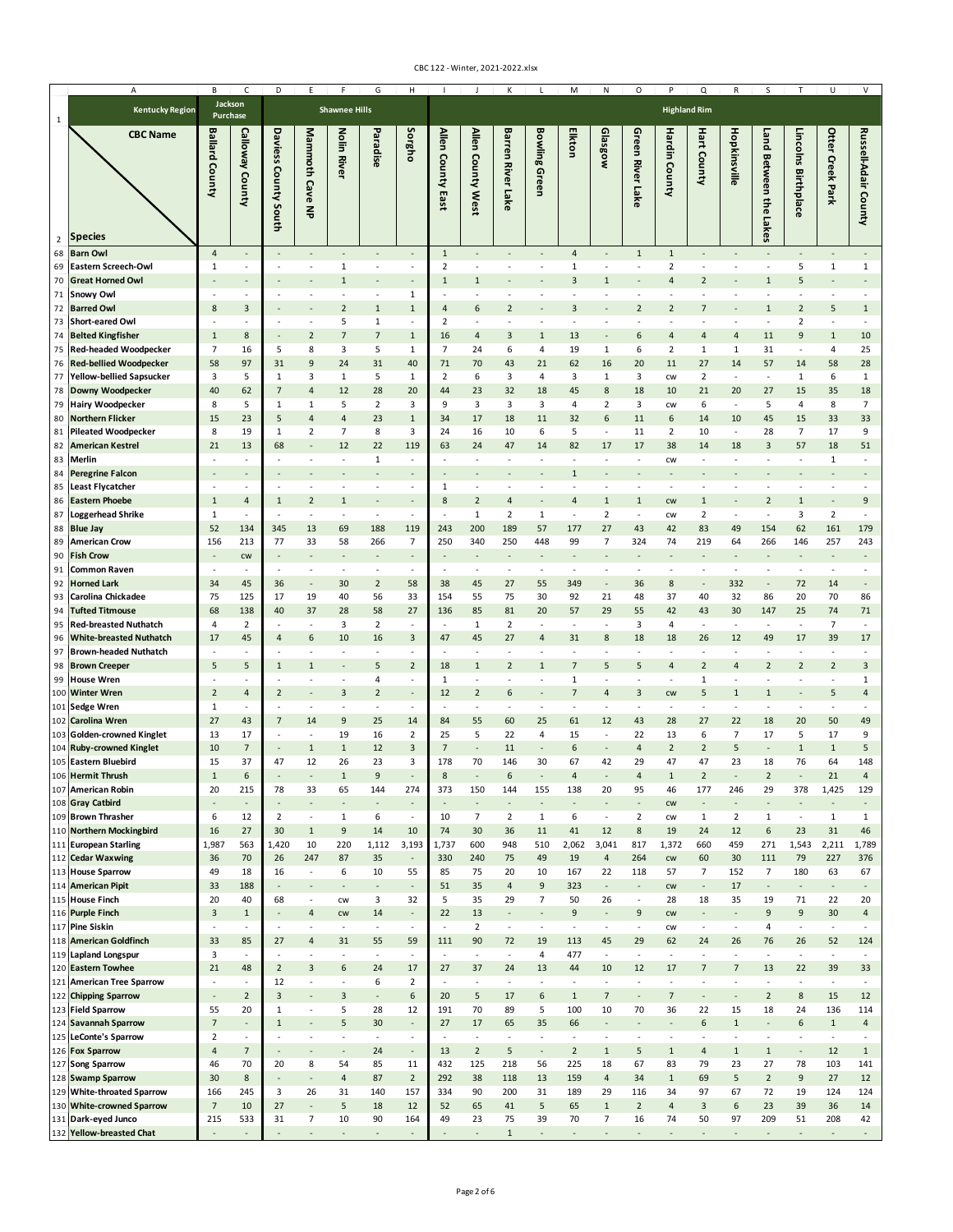|                                                             | A                                             | B                                                                                                                                                                                                                                                                                                                                                                                                                                                                                           | C                            | D                       | E                           | F                    | G        | H                        |                                                      |                          |                                  | M                        | N            | O                        | p                               | O                | R           | S                        |                                          | U                                                 | $\vee$                        |                                    |
|-------------------------------------------------------------|-----------------------------------------------|---------------------------------------------------------------------------------------------------------------------------------------------------------------------------------------------------------------------------------------------------------------------------------------------------------------------------------------------------------------------------------------------------------------------------------------------------------------------------------------------|------------------------------|-------------------------|-----------------------------|----------------------|----------|--------------------------|------------------------------------------------------|--------------------------|----------------------------------|--------------------------|--------------|--------------------------|---------------------------------|------------------|-------------|--------------------------|------------------------------------------|---------------------------------------------------|-------------------------------|------------------------------------|
| 1                                                           | <b>Kentucky Region</b>                        | Jackson<br>Purchase                                                                                                                                                                                                                                                                                                                                                                                                                                                                         |                              |                         |                             | <b>Shawnee Hills</b> |          |                          |                                                      |                          |                                  |                          |              |                          |                                 |                  |             |                          |                                          |                                                   |                               |                                    |
|                                                             | <b>CBC Name</b><br>2 Species                  | <b>Ballard</b><br>County                                                                                                                                                                                                                                                                                                                                                                                                                                                                    | ួ<br><b>Newoll</b><br>County | Daviess<br>County South | <b>Mammoth</b><br>Cave<br>록 | Nolin<br><b>Rive</b> | Paradise | Sorgho                   | <b>Allen</b><br>County<br>m<br>$\omega$<br>$\bar{a}$ | Allen<br>County West     | Barren<br><b>River</b><br>5<br>줆 | Bowling<br>Green         | Elkton       | Glasgow                  | Green<br><b>River</b><br>5<br>중 | Hardin<br>County | Hart County | Hopkinsville             | puen<br><b>Between</b><br>the Lake<br>Ü, | Linco<br>š<br>Birthpla<br>$\overline{\mathbf{C}}$ | Otter<br><b>Creek</b><br>Park | Russel<br>II-Adair<br>County       |
|                                                             | 133 Eastern Meadowlark                        | 34                                                                                                                                                                                                                                                                                                                                                                                                                                                                                          | 8                            | 27                      | $\sim$                      | 6                    | 3        | 12                       | 174                                                  | 150                      | 121                              | $\overline{7}$           | 198          | 19                       | 14                              | 31               | 22          | 12                       | $\overline{\phantom{a}}$                 | 87                                                | 27                            | 54                                 |
|                                                             | 134 Red-winged Blackbird                      | 49                                                                                                                                                                                                                                                                                                                                                                                                                                                                                          | 152                          | 236                     | $\overline{\phantom{a}}$    | $\overline{4}$       | 9,700    | 22                       | 123                                                  | 630                      | 56                               | <b>CW</b>                | 48,612       | 117                      | 38                              | $\overline{2}$   | <b>CW</b>   | 320                      | 12                                       | 103                                               | $\overline{3}$                | 215                                |
|                                                             | 135 Brown-headed Cowbird                      | 10                                                                                                                                                                                                                                                                                                                                                                                                                                                                                          | $\overline{2}$               |                         |                             | ٠                    | 104      | $\sim$                   | 98                                                   | 35                       | 72                               | 18                       | 2,624        | $\overline{\phantom{a}}$ | ٠                               | CW               | $\sim$      | 100                      | $\overline{\phantom{a}}$                 | $\overline{\phantom{a}}$                          | 114                           | 28                                 |
|                                                             | 136 Rusty Blackbird<br>137 Brewer's Blackbird | 8                                                                                                                                                                                                                                                                                                                                                                                                                                                                                           | 10                           |                         |                             |                      | 47       | $\overline{\phantom{a}}$ |                                                      | $\overline{\phantom{a}}$ | 16<br>٠                          | $\overline{\phantom{a}}$ | 104          | $\overline{\phantom{a}}$ | $\overline{\phantom{a}}$        | <b>CW</b>        | 15          | $\overline{\phantom{a}}$ |                                          |                                                   | $\overline{\phantom{a}}$      | $\overline{\phantom{a}}$<br>$\sim$ |
|                                                             | 138 Common Grackle                            | 48                                                                                                                                                                                                                                                                                                                                                                                                                                                                                          | 251                          | 1,765                   |                             |                      | 3,101    | ٠<br>373                 | 340                                                  | ٠<br>100                 | $\overline{4}$                   | $\overline{\phantom{a}}$ | 12,965       | 10                       |                                 | CW               |             | $\mathbf{1}$             | 22                                       | 25                                                | 3<br>$\mathbf{1}$             | $\overline{2}$                     |
|                                                             | 139 Orange-crowned Warbler                    |                                                                                                                                                                                                                                                                                                                                                                                                                                                                                             |                              |                         |                             |                      |          | ÷,                       |                                                      |                          |                                  |                          |              |                          |                                 |                  |             |                          |                                          |                                                   |                               |                                    |
|                                                             | 140 Common Yellowthroat                       | $\mathbf{1}$                                                                                                                                                                                                                                                                                                                                                                                                                                                                                |                              |                         |                             |                      |          |                          |                                                      |                          |                                  |                          |              |                          |                                 |                  |             |                          |                                          |                                                   |                               |                                    |
|                                                             | 141 Palm Warbler                              | $\mathbf{1}$                                                                                                                                                                                                                                                                                                                                                                                                                                                                                |                              |                         |                             | $\mathbf{1}$         |          | ٠                        | 18                                                   | $\mathbf{1}$             | 5                                | $\overline{2}$           | $\mathbf{1}$ | $\overline{4}$           | $\mathbf{1}$                    | 5                | 4           |                          |                                          | 15                                                | ÷,                            | $\overline{2}$                     |
|                                                             | 142 Pine Warbler                              |                                                                                                                                                                                                                                                                                                                                                                                                                                                                                             |                              |                         |                             | $\mathbf{1}$         |          |                          |                                                      | $\overline{\phantom{a}}$ |                                  | $\overline{2}$           | $\mathbf{1}$ |                          |                                 | $\overline{2}$   |             |                          |                                          |                                                   | ÷,                            | $\mathbf{1}$                       |
|                                                             | 143 Yellow-rumped Warbler                     | 32                                                                                                                                                                                                                                                                                                                                                                                                                                                                                          | 39                           | $\overline{7}$          | 43                          | 95                   | 166      | $\sim$                   | 195                                                  | 50                       | 174                              | 32                       | 48           | 51                       | 65                              | $\overline{4}$   | 78          | 27                       | 67                                       | 49                                                | 267                           | 156                                |
|                                                             | 144 Northern Cardinal                         | 198                                                                                                                                                                                                                                                                                                                                                                                                                                                                                         | 284                          | 100                     | 11                          | 51                   | 87       | 47                       | 267                                                  | 152                      | 246                              | 87                       | 239          | 27                       | 60                              | 129              | 151         | 153                      | 57                                       | 97                                                | 152                           | 136                                |
|                                                             | 145 Indigo Bunting                            | 1                                                                                                                                                                                                                                                                                                                                                                                                                                                                                           |                              | $\overline{a}$          | $\sim$                      | $\blacksquare$       | $\sim$   | $\overline{a}$           | ÷                                                    | ÷.                       | ÷.                               | $\sim$                   | $\sim$       | ÷                        | $\sim$                          | $\sim$           | $\sim$      | ٠                        | $\sim$                                   | ÷.                                                | ÷                             | ×.                                 |
| 146                                                         | <b>TOTAL SPECIES</b>                          | 97                                                                                                                                                                                                                                                                                                                                                                                                                                                                                          | 90                           | 51                      | 36                          | 64                   | 82       | 62                       | 87                                                   | 73                       | 84                               | 64                       | 88           | 57                       | 75                              | 70               | 66          | 62                       | 83                                       | 75                                                | 72                            | 80                                 |
| 147                                                         | <b>TOTAL INDIVIDUALS</b>                      | 11,057                                                                                                                                                                                                                                                                                                                                                                                                                                                                                      | 7,459                        | 4,932                   | 710                         | 1,373                | 17,329   | 5,783                    | 11,032                                               | 4,819                    | 7,649                            | 2,637                    | 73,019       | 4,241                    | 4,223                           | 3,655            | 5,638       | 3,244                    | 4,729                                    | 4,952                                             | 7,666                         | 6,387                              |
| 148<br>149<br>150<br>151<br>152<br>153<br>154<br>155<br>156 |                                               | Note on "cw" data value: Denotes species seen during Count Week (CW) but not on Count Day. Count Week includes the three days before and three days after Count Day.<br><b>James A Wheat:</b><br><b>James A Wheat:</b><br>Hopkinsville total<br>Barren River Lake total<br>includes 200 blackbird<br>includes 1 Buteo sp. and<br>500 blackbird sp. not<br>sp. not shown in table.<br>This does not affect the<br>shown in table. This<br>does not affect the<br><b>Total Species count.</b> |                              |                         |                             |                      |          |                          |                                                      |                          |                                  |                          |              |                          |                                 |                  |             |                          |                                          |                                                   |                               |                                    |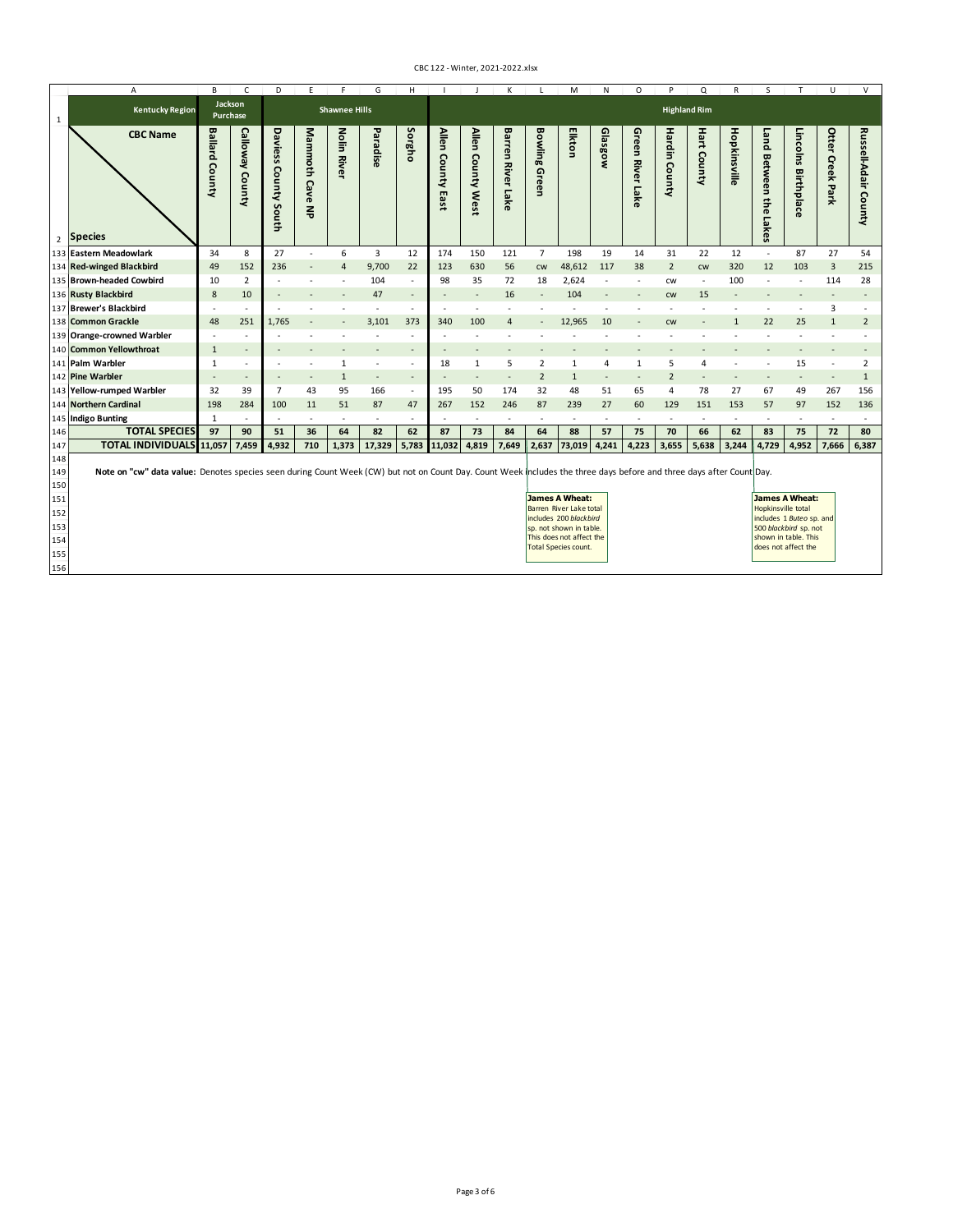| А                                                                       | W                                          | X                                  | Y                               | Z                                                    | AA                       | AB                                                   | AC                       | AD                       | AF                             | AG                              | AH                             | $\mathsf{Al}\hspace{0.04cm}$                         | AJ                                                   | AK                              | AL                       | AM                                                       | AN                                                   |
|-------------------------------------------------------------------------|--------------------------------------------|------------------------------------|---------------------------------|------------------------------------------------------|--------------------------|------------------------------------------------------|--------------------------|--------------------------|--------------------------------|---------------------------------|--------------------------------|------------------------------------------------------|------------------------------------------------------|---------------------------------|--------------------------|----------------------------------------------------------|------------------------------------------------------|
| <b>Kentucky Region</b><br>1                                             |                                            |                                    |                                 |                                                      |                          |                                                      |                          | <b>Bluegrass</b>         |                                |                                 |                                |                                                      |                                                      |                                 |                          | <b>Cumberland Plateau</b><br><b>Cumberland Mountains</b> |                                                      |
| <b>CBC Name</b><br><b>Species</b>                                       | Somerset                                   | Wayne County                       | <b>Bernheim Forest</b>          | <b>Burlington</b>                                    | Danville                 | Falmouth                                             | Frankfort                | Henry County             | Lexington                      | Louisville                      | <b>Richmond</b>                | Shelbyville                                          | <b>Marsaw</b>                                        | Ashland, Boyd County            | <b>Cumberland Falls</b>  | London                                                   | Paintsville                                          |
| $\overline{2}$<br>Snow Goose<br>3                                       |                                            | ÷,                                 | ÷,                              | $\overline{\phantom{a}}$                             | ÷,                       | $\overline{\phantom{a}}$                             |                          | $\overline{\phantom{a}}$ |                                | $\overline{\phantom{a}}$        | $\mathbf{1}$                   | $\overline{\phantom{a}}$                             | $\overline{\phantom{a}}$                             | ÷,                              | ÷,                       | $\overline{\phantom{a}}$                                 | $\overline{\phantom{a}}$                             |
| <b>Ross's Goose</b><br>4                                                |                                            | $\overline{\phantom{a}}$           | í,                              | $\overline{a}$                                       |                          | ä,                                                   |                          |                          |                                |                                 |                                |                                                      | $\overline{\phantom{a}}$                             | $\overline{\phantom{a}}$        |                          |                                                          | $\qquad \qquad \blacksquare$                         |
| <b>Greater White-fronted Goose</b><br>5                                 | CW                                         | $\overline{\phantom{a}}$           | $\overline{\phantom{a}}$        | 26                                                   | $\overline{\phantom{a}}$ | $\overline{\phantom{a}}$                             | $\sim$                   | $\sim$                   | $\sim$                         | $\sim$                          | $\sim$                         | $\overline{\phantom{a}}$                             | $\overline{\phantom{a}}$                             | $\overline{\phantom{a}}$        | $\sim$                   | $\overline{\phantom{a}}$                                 | $\overline{\phantom{a}}$                             |
| Canada Goose<br>6<br>Mute Swan<br>$\overline{7}$                        | 408<br>$\sim$                              | 58<br>$\overline{\phantom{a}}$     | 345<br>÷,                       | 265<br>$\sim$                                        | 32                       | 45<br>$\overline{\phantom{a}}$                       | 348<br>1                 | 76                       | 306                            | 1,602                           | 61                             | 100<br>8                                             | 63<br>$\sim$                                         | 305<br>$\sim$                   | 34                       | 27<br>٠                                                  | 44<br>$\sim$                                         |
| <b>Tundra Swan</b><br>8                                                 |                                            | $\frac{1}{2}$                      |                                 | 17                                                   |                          |                                                      |                          |                          |                                |                                 |                                |                                                      |                                                      |                                 |                          |                                                          |                                                      |
| <b>Wood Duck</b><br>9                                                   | 4                                          | 1                                  |                                 | $\sim$                                               | 4                        | 1                                                    |                          |                          | 3                              | CW                              | 6                              | $\overline{\phantom{a}}$                             | $\sim$                                               | CW                              |                          |                                                          | $\blacksquare$                                       |
| <b>Blue-winged Teal</b><br>10                                           |                                            | $\overline{a}$                     |                                 |                                                      |                          |                                                      |                          |                          |                                |                                 |                                |                                                      |                                                      |                                 |                          |                                                          |                                                      |
| <b>Northern Shoveler</b><br>11<br>Gadwall                               | ÷,<br>16                                   | ÷,<br>$\frac{1}{2}$                |                                 | ÷,<br>$\overline{2}$                                 |                          | $\sim$                                               |                          | $\overline{2}$<br>28     | 28<br>15                       | 55<br>29                        | $\sim$<br>65                   |                                                      | $\sim$                                               | ÷,<br>4                         | $\overline{2}$           |                                                          | $\overline{\phantom{a}}$                             |
| 12<br><b>American Wigeon</b><br>13                                      | $\overline{\phantom{a}}$                   | 3                                  | ÷,                              | $\sim$                                               |                          | CW<br>$\sim$                                         |                          | $\sim$                   | $\overline{\phantom{a}}$       | $\overline{2}$                  | 4                              | $\overline{\phantom{a}}$                             | $\overline{\phantom{a}}$                             | $\overline{\phantom{a}}$        | $\sim$                   | $\overline{\phantom{a}}$                                 | $\overline{\phantom{a}}$                             |
| <b>Mallard</b><br>14                                                    | 83                                         | 133                                | 80                              | 92                                                   | 5                        | 10                                                   | 23                       | 5                        | 159                            | 716                             | 17                             | 11                                                   | 10                                                   | 42                              | 12                       | 16                                                       | 6                                                    |
| American Black Duck<br>15                                               | CW                                         | 1                                  |                                 | $\sim$                                               |                          | 1                                                    |                          | ٠                        | $\overline{\phantom{a}}$       | 10                              | 20                             | $\sim$                                               | $\overline{\phantom{a}}$                             | 8                               | ÷                        | $\sim$                                                   | $\overline{\phantom{a}}$                             |
| <b>Northern Pintail</b><br>16                                           |                                            | $\mathbf 2$<br>÷,                  |                                 | $\,1\,$<br>$\sim$                                    |                          | ٠                                                    |                          |                          | $\overline{\phantom{a}}$       | 10<br>30                        | $\sim$                         | $\overline{\phantom{a}}$<br>$\sim$                   | $\overline{\phantom{a}}$<br>$\overline{\phantom{a}}$ | 3                               | ÷,                       | -<br>$\overline{\phantom{a}}$                            | $\overline{\phantom{a}}$<br>$\sim$                   |
| <b>Green-winged Teal</b><br>17<br>Canvasback<br>18                      | CW                                         | $\overline{\phantom{a}}$           |                                 | $\qquad \qquad \blacksquare$                         |                          |                                                      |                          |                          | $\mathbf{1}$                   | $\overline{\phantom{a}}$        |                                | $\overline{\phantom{a}}$                             | $\overline{\phantom{a}}$                             |                                 |                          | $\overline{\phantom{a}}$                                 | $\overline{\phantom{a}}$                             |
| Redhead<br>19                                                           | 9                                          | $\overline{\phantom{a}}$           | ä,                              | ÷,                                                   | ÷,                       | ÷,                                                   |                          | $\sim$                   | ÷                              | $\mathbf 1$                     | $\overline{\phantom{a}}$       | $\overline{\phantom{a}}$                             | $\overline{\phantom{a}}$                             | $\mathbf 1$                     | $\sim$                   | $\overline{\phantom{a}}$                                 | $\overline{\phantom{a}}$                             |
| <b>Ring-necked Duck</b><br>20                                           | 44                                         | 60                                 | CW                              |                                                      |                          |                                                      |                          |                          | 35                             | 59                              | 259                            |                                                      | $\overline{\phantom{a}}$                             | 5                               | $\mathbf{1}$             |                                                          | $\overline{\phantom{a}}$                             |
| <b>Greater Scaup</b><br>21<br><b>Lesser Scaup</b><br>22                 | 1<br><b>CW</b>                             | ÷,<br>$\qquad \qquad \blacksquare$ | ł,                              | ÷,                                                   |                          | ÷,<br>$\mathbf{1}$                                   |                          | $\overline{\phantom{a}}$ | $\overline{\phantom{a}}$<br>29 | $\overline{\phantom{a}}$<br>4   | $\overline{\phantom{a}}$       | $\overline{\phantom{a}}$<br>15                       | $\overline{\phantom{a}}$<br>$\overline{\phantom{a}}$ | ÷,                              | ÷,                       | $\blacksquare$                                           | CW<br>$\centerdot$                                   |
| <b>Surf Scoter</b><br>23                                                | $\overline{\phantom{a}}$                   | $\overline{\phantom{a}}$           | ٠                               | $\overline{\phantom{a}}$                             | ٠                        | $\overline{\phantom{a}}$                             | ٠                        | $\sim$                   | $\sim$                         | $\overline{\phantom{a}}$        | $\sim$                         | $\overline{\phantom{a}}$                             | $\overline{\phantom{a}}$                             | $\overline{\phantom{a}}$        | $\sim$                   | $\overline{\phantom{a}}$                                 | $\overline{\phantom{a}}$                             |
| <b>Black Scoter</b><br>24                                               | $\overline{a}$                             | $\overline{\phantom{a}}$           |                                 |                                                      |                          |                                                      |                          |                          |                                |                                 |                                |                                                      |                                                      | CW                              |                          |                                                          | $\overline{\phantom{a}}$                             |
| <b>Bufflehead</b><br>25                                                 | CW                                         | 12                                 | ٠                               | $\sim$                                               |                          | $\overline{\phantom{a}}$                             |                          | $\sim$                   | 44                             | CW                              | $\sim$                         | $\overline{\phantom{a}}$                             | $\overline{\phantom{a}}$                             | $\overline{\phantom{a}}$        | 13                       | $\overline{\phantom{a}}$                                 | CW                                                   |
| <b>Common Goldeneye</b><br>26<br><b>Hooded Merganser</b><br>27          | CW<br>3                                    | $\qquad \qquad \blacksquare$<br>24 | ÷,                              | 8                                                    |                          | 6<br>$\sim$                                          |                          | $\overline{\phantom{a}}$ | 3<br>334                       | 118                             | 9                              | $\overline{\phantom{a}}$                             | $\overline{\phantom{a}}$                             | 12                              | 1                        | $\overline{\phantom{a}}$                                 | $\overline{\phantom{a}}$<br>CW                       |
| <b>Common Merganser</b><br>28                                           |                                            | $\frac{1}{2}$                      |                                 |                                                      |                          |                                                      |                          |                          |                                |                                 |                                |                                                      | $\mathbf{1}$                                         | $\overline{2}$                  |                          |                                                          | 128                                                  |
| <b>Red-breasted Merganser</b><br>29                                     | CW                                         | $\overline{\phantom{a}}$           |                                 | ÷                                                    |                          |                                                      |                          |                          |                                |                                 |                                |                                                      | $\overline{\phantom{a}}$                             | ÷,                              |                          | ÷,                                                       | CW                                                   |
| <b>Ruddy Duck</b><br>30                                                 |                                            | $\sqrt{2}$                         |                                 | $\mathbf{1}$                                         |                          |                                                      |                          |                          | 11                             |                                 | $\overline{2}$                 |                                                      |                                                      |                                 |                          |                                                          | $\centerdot$                                         |
| Northern Bobwhite<br>31<br><b>Wild Turkey</b><br>32                     | $\mathbf{1}$<br>95                         | $\overline{\phantom{a}}$<br>12     | ÷,<br>10                        | ÷,<br>22                                             | ÷,<br>13                 | ÷,<br>41                                             | 6                        | $\overline{2}$           | 5                              | $\mathbf 1$<br>9                | $\overline{\phantom{a}}$<br>71 | $\mathbf 1$<br>92                                    | $\overline{\phantom{a}}$<br>8                        | ÷,<br>9                         | $\mathbf{1}$             | ÷,<br>12                                                 | $\blacksquare$<br>18                                 |
| <b>Pied-billed Grebe</b><br>33                                          | 6                                          | 3                                  | 1                               | $\sim$                                               | $\sim$                   | $\mathbf 1$                                          | ٠                        | ٠                        | 3                              | 3                               | 11                             | $\mathbf 2$                                          | 4                                                    | 3                               | 4                        | 22                                                       | 16                                                   |
| <b>Horned Grebe</b><br>34                                               |                                            | 59                                 |                                 | ٠                                                    |                          |                                                      |                          |                          |                                | $\overline{2}$                  |                                | $\overline{\phantom{a}}$                             | $\overline{\phantom{a}}$                             |                                 |                          | ٠                                                        | $\overline{\phantom{a}}$                             |
| <b>Eared Grebe</b><br>35                                                | ÷.                                         | $\sim$                             | ÷,                              | $\overline{\phantom{a}}$                             | ÷.                       | $\overline{\phantom{a}}$                             | $\sim$                   | $\sim$                   | $\sim$                         | ÷                               | $\sim$                         | ÷                                                    | $\sim$                                               | $\overline{\phantom{a}}$        | $\sim$                   | $\overline{\phantom{a}}$                                 | ÷                                                    |
| Rock Pigeon (Feral Pigeon)<br>36<br><b>Eurasian Collared-Dove</b><br>37 | 129<br>$\overline{\phantom{a}}$            | 31<br>$\mathbf 2$                  | 157<br>$\overline{\phantom{a}}$ | 72<br>$\overline{\phantom{a}}$                       | 20<br>$\mathbf{1}$       | 15<br>$\overline{\phantom{a}}$                       | 303<br>$\sim$            | 26<br>26                 | 150<br>$\overline{2}$          | 421<br>$\overline{\phantom{a}}$ | 73<br>$\overline{\phantom{a}}$ | 55<br>$\mathbf 1$                                    | 40<br>$\overline{\phantom{a}}$                       | 608<br>$\overline{\phantom{a}}$ | 21<br>÷,                 | 190<br>$\overline{\phantom{a}}$                          | 12<br>$\overline{\phantom{a}}$                       |
| <b>Mourning Dove</b><br>38                                              | 303                                        | 133                                | 441                             | 242                                                  | 290                      | 180                                                  | 147                      | 458                      | 240                            | 504                             | 149                            | 612                                                  | 105                                                  | 105                             | 184                      | 185                                                      | 44                                                   |
| <b>Rufous Hummingbird</b><br>39                                         | ÷,                                         | ÷,                                 | $\overline{\phantom{a}}$        | $\mathbf{1}$                                         | ÷,                       | $\overline{\phantom{a}}$                             | ÷,                       | $\overline{\phantom{a}}$ | $\sim$                         | $\overline{\phantom{a}}$        | $\overline{\phantom{a}}$       | $\overline{\phantom{a}}$                             | $\overline{\phantom{a}}$                             | ÷,                              | ÷,                       | $\overline{\phantom{a}}$                                 | $\overline{\phantom{a}}$                             |
| Virginia Rail<br>40<br><b>American Coot</b><br>41                       | $\mathbf{1}$                               | ÷,                                 |                                 | ÷.                                                   |                          |                                                      | 1                        |                          | $\mathbf{1}$                   |                                 |                                | ٠                                                    | ٠                                                    | ٠                               |                          | $\sim$                                                   | $\sim$                                               |
| <b>Sandhill Crane</b><br>42                                             | $\overline{a}$                             | $\overline{7}$                     | 100                             |                                                      |                          |                                                      |                          |                          | $\overline{3}$                 | 1,020                           |                                |                                                      | 12                                                   |                                 |                          | $\qquad \qquad \blacksquare$                             | $\overline{\phantom{a}}$                             |
| Killdeer<br>43                                                          | 175                                        | 218                                | 32                              | 3                                                    | 3                        | $\overline{\phantom{a}}$                             | 52                       | 212                      | 29                             | 20                              | 5                              | 42                                                   | $\overline{2}$                                       | 5                               | ÷,                       | 28                                                       | 8                                                    |
| <b>Least Sandpiper</b><br>44                                            | ÷,                                         | ÷,                                 |                                 | $\overline{a}$                                       |                          |                                                      |                          |                          |                                |                                 |                                |                                                      | $\overline{\phantom{a}}$                             |                                 |                          | L.                                                       | $\overline{a}$                                       |
| <b>Western Sandpiper</b><br>45<br><b>American Woodcock</b><br>46        | $\overline{\phantom{a}}$<br>$\overline{a}$ | $\sim$<br>$\overline{2}$           | $\sim$                          | $\overline{\phantom{a}}$                             | $\sim$                   | $\overline{\phantom{a}}$                             | ٠                        | $\sim$                   | $\overline{\phantom{a}}$       | $\sim$<br>$\mathbf{1}$          | $\overline{\phantom{a}}$       | $\sim$                                               | $\sim$<br>$\overline{\phantom{a}}$                   | $\sim$                          | ÷,                       | $\overline{\phantom{a}}$                                 | ÷<br>$\overline{\phantom{a}}$                        |
| 47 Wilson's Snipe                                                       | <b>CW</b>                                  | $\overline{\phantom{a}}$           | ÷,                              | ÷,                                                   |                          |                                                      |                          | 1                        | 8                              | 3                               |                                | $\sim$                                               | $\sim$                                               | $\mathbf{1}$                    |                          | $\sim$                                                   | $\overline{\phantom{a}}$                             |
| <b>Bonaparte's Gull</b><br>48                                           | 76                                         | 303                                |                                 |                                                      |                          |                                                      |                          |                          |                                |                                 |                                |                                                      | $\overline{\phantom{a}}$                             |                                 |                          |                                                          | $\overline{\phantom{a}}$                             |
| <b>Ring-billed Gull</b><br>49<br><b>Herring Gull</b>                    | 40<br>$\mathbf 1$                          | 77<br>$\frac{1}{2}$                |                                 |                                                      |                          |                                                      |                          |                          |                                | 281                             |                                | ÷,                                                   | 14<br>$\overline{\phantom{a}}$                       | 8                               |                          | ÷,                                                       | $\blacksquare$<br>$\overline{\phantom{a}}$           |
| 50<br><b>Lesser Black-backed Gull</b><br>51                             | $\sim$                                     | $\overline{\phantom{a}}$           | ÷,                              | ÷.                                                   |                          | ä,                                                   |                          |                          |                                | $\sim$                          |                                | $\sim$                                               | $\sim$                                               | $\sim$                          | ÷                        | $\sim$                                                   | $\sim$                                               |
| <b>Forster's Tern</b><br>52                                             | $\overline{\phantom{a}}$                   | $\overline{a}$                     |                                 |                                                      |                          |                                                      |                          |                          |                                |                                 |                                |                                                      | $\overline{\phantom{a}}$                             | $\overline{\phantom{a}}$        |                          | $\overline{\phantom{a}}$                                 | $\overline{\phantom{a}}$                             |
| Common Loon<br>53                                                       | $\sim$                                     | $\mathbf{1}$                       | ÷,                              | ٠                                                    | ٠                        | CW                                                   | ٠                        | $\sim$                   | 27                             | $\sim$                          |                                | $\sim$                                               | $\overline{\phantom{a}}$                             | $\overline{\phantom{a}}$        | $\overline{2}$           | $\overline{\phantom{a}}$                                 | 13                                                   |
| <b>Double-crested Cormorant</b><br>54<br>American White Pelican<br>55   | $\overline{2}$<br>÷,                       | 3<br>$\overline{\phantom{a}}$      | ٠<br>÷,                         | $\overline{\phantom{a}}$<br>$\overline{\phantom{a}}$ | $\sim$                   | $\overline{\phantom{a}}$<br>$\overline{\phantom{a}}$ | $\sim$                   | $\overline{\phantom{a}}$ | $\overline{2}$<br>$\mathbf{1}$ | 76<br>$\overline{\phantom{a}}$  | $\overline{\phantom{a}}$       | $\overline{\phantom{a}}$<br>$\overline{\phantom{a}}$ | $\overline{\phantom{a}}$<br>$\overline{\phantom{a}}$ | 5<br>$\overline{\phantom{a}}$   | $\mathbf{1}$<br>$\sim$   | $\overline{\phantom{a}}$<br>$\overline{\phantom{a}}$     | $\overline{\phantom{a}}$<br>$\overline{\phantom{a}}$ |
| <b>Great Blue Heron</b><br>56                                           | 14                                         | 8                                  | 5                               | 10                                                   | $\overline{2}$           | 8                                                    | 35                       | 3                        | 26                             | 22                              | $\overline{2}$                 | 12                                                   | 20                                                   | 5                               | $\mathbf{1}$             | $\overline{7}$                                           | 8                                                    |
| <b>Great Egret</b><br>57                                                | $\mathbf{1}$                               | $\mathbf{1}$                       | $\blacksquare$                  | $\overline{\phantom{a}}$                             | $\overline{\phantom{a}}$ | $\overline{\phantom{a}}$                             | $\overline{\phantom{a}}$ | $\overline{\phantom{a}}$ | ÷.                             | $\overline{\phantom{a}}$        | $\overline{\phantom{a}}$       | $\overline{\phantom{a}}$                             | $\overline{\phantom{a}}$                             | $\overline{\phantom{a}}$        | $\overline{\phantom{a}}$ | $\overline{\phantom{a}}$                                 | $\overline{\phantom{a}}$                             |
| <b>Black-crowned Night-Heron</b><br>58                                  | $\overline{\phantom{a}}$                   | $\overline{\phantom{a}}$           | $\overline{a}$                  | $\centerdot$                                         |                          | $\overline{\phantom{a}}$                             |                          | $\centerdot$             |                                | CW                              |                                | $\overline{\phantom{a}}$                             | $\overline{\phantom{a}}$                             | $\centerdot$                    |                          | $\qquad \qquad \blacksquare$                             | $\overline{\phantom{a}}$                             |
| <b>Black Vulture</b><br>59<br><b>Turkey Vulture</b><br>60               | 129<br>40                                  | 97<br>249                          | 22<br>14                        | 103<br>36                                            | 29<br>27                 | 125<br>37                                            | 211<br>254               | 157<br>$\bf 8$           | 77<br>78                       | 155<br>112                      | 10<br>$\overline{7}$           | 181<br>50                                            | 32<br>30                                             | 5<br>19                         | 16<br>25                 | 86<br>37                                                 | 12<br>12                                             |
| <b>Bald Eagle</b><br>61                                                 | 6                                          | 12                                 | 9                               | $\overline{2}$                                       | $\overline{\phantom{a}}$ | 5                                                    | $\overline{7}$           | $\overline{7}$           | $\overline{\phantom{a}}$       | 8                               | $\overline{\phantom{a}}$       | $\mathbf{1}$                                         | 3                                                    | $\overline{\phantom{a}}$        | $\mathbf{1}$             | $\mathbf{1}$                                             | 4                                                    |
| <b>Northern Harrier</b><br>62                                           | <b>CW</b>                                  | $\mathbf{1}$                       | $\overline{2}$                  | $\overline{\phantom{a}}$                             | $\mathbf{1}$             | $\mathbf 1$                                          | ÷,                       | $\mathbf 1$              | $\overline{2}$                 | $\overline{\phantom{a}}$        | $\mathbf{1}$                   | 3                                                    | $\mathbf{1}$                                         | $\mathbf{1}$                    | $\overline{a}$           | $\frac{1}{2}$                                            | $\blacksquare$                                       |
| <b>Sharp-shinned Hawk</b><br>63                                         | $\overline{\phantom{a}}$                   | $\overline{2}$                     | $\overline{\mathbf{3}}$         | $\overline{2}$                                       | $\overline{\phantom{a}}$ | $\mathbf{1}$                                         | $\overline{\phantom{a}}$ | $\overline{2}$           | $\mathbf{1}$                   | 6                               | $\mathbf{1}$                   | $\mathbf{1}$                                         | $\mathbf{1}$                                         | $\mathbf{1}$                    | $\overline{2}$           | $\mathbf{1}$                                             | $\overline{\phantom{a}}$                             |
| <b>Cooper's Hawk</b><br>64<br><b>Red-shouldered Hawk</b><br>65          | $\overline{2}$<br>16                       | $\mathsf 3$<br>19                  | $\overline{2}$<br>23            | 3<br>4                                               | $\overline{a}$<br>4      | $\overline{\phantom{a}}$<br>$\overline{7}$           | $\overline{2}$           | $\mathbf 1$<br>5         | $\overline{4}$<br>5            | 12<br>31                        | $\overline{\phantom{a}}$       | $\overline{\phantom{a}}$<br>4                        | $\,1\,$<br>3                                         | 4<br>13                         | $\mathbf{1}$<br>4        | $\mathbf 1$<br>6                                         | $\overline{2}$<br>4                                  |
| 66 Red-tailed Hawk                                                      | 13                                         | 15                                 | 18                              | 16                                                   | 21                       | 11                                                   | 16                       | 35                       | 34                             | 37                              | 5                              | 25                                                   | 11                                                   | 5                               | 5                        | $\boldsymbol{6}$                                         | 14                                                   |
| <b>Golden Eagle</b><br>67                                               | ÷,                                         | $\overline{\phantom{a}}$           | CW                              | $\overline{\phantom{a}}$                             | $\overline{\phantom{a}}$ | $\overline{\phantom{a}}$                             | $\overline{\phantom{a}}$ | $\overline{\phantom{a}}$ | $\overline{\phantom{a}}$       | $\overline{\phantom{a}}$        | $\overline{\phantom{a}}$       | $\overline{\phantom{a}}$                             | $\overline{\phantom{a}}$                             | ÷,                              | ÷,                       | $\blacksquare$                                           | $\overline{\phantom{a}}$                             |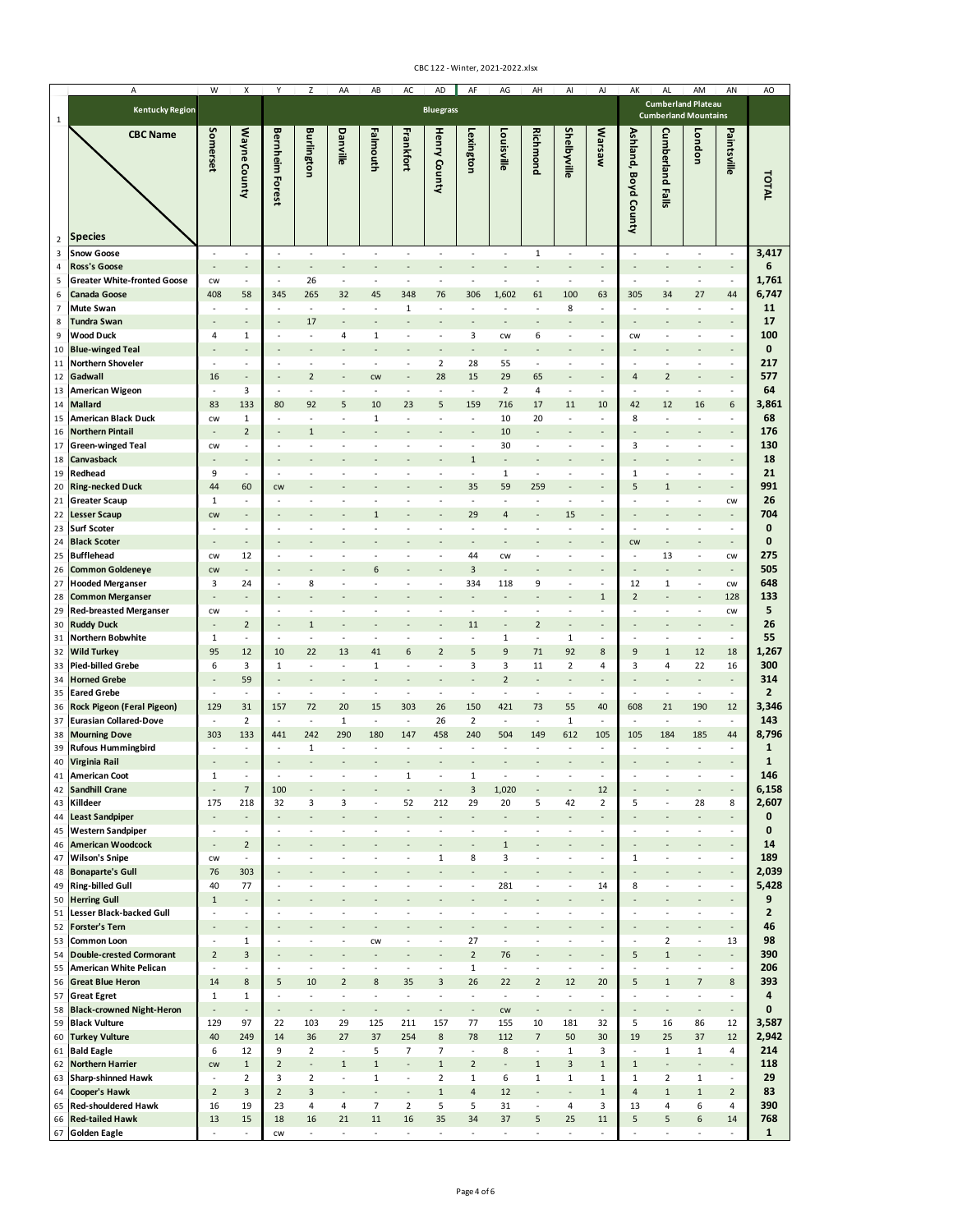|                      | Α                                                          | W                              | X                               | Y                        | Z                                  | AA                                       | AB                                         | AC                             | AD                                         | AF                                         | AG                                         | AH                             | Al                                       | AJ                                                   | AK                                         | AL                                                       | AM                                                   | AN                                       |
|----------------------|------------------------------------------------------------|--------------------------------|---------------------------------|--------------------------|------------------------------------|------------------------------------------|--------------------------------------------|--------------------------------|--------------------------------------------|--------------------------------------------|--------------------------------------------|--------------------------------|------------------------------------------|------------------------------------------------------|--------------------------------------------|----------------------------------------------------------|------------------------------------------------------|------------------------------------------|
| 1                    | <b>Kentucky Region</b>                                     |                                |                                 |                          |                                    |                                          |                                            |                                | <b>Bluegrass</b>                           |                                            |                                            |                                |                                          |                                                      |                                            | <b>Cumberland Plateau</b><br><b>Cumberland Mountains</b> |                                                      |                                          |
|                      | <b>CBC Name</b>                                            | Somerset                       | Wayne County                    | <b>Bernheim Forest</b>   | <b>Burlington</b>                  | Danville                                 | Falmouth                                   | Frankfort                      | Henry County                               | Lexington                                  | Louisville                                 | <b>Richmond</b>                | Shelbyville                              | Warsaw                                               | Ashland, Boyd County                       | Cumberland<br><b>Falls</b>                               | London                                               | Paintsville                              |
| $\overline{2}$<br>68 | <b>Species</b><br><b>Barn Owl</b>                          | $\overline{a}$                 | $\mathbf 2$                     | ÷,                       | $\overline{\phantom{a}}$           |                                          | $\overline{\phantom{a}}$                   |                                | $\mathbf{1}$                               |                                            | $\overline{\phantom{a}}$                   |                                | $\overline{\phantom{a}}$                 | $\overline{\phantom{a}}$                             | $\overline{\phantom{a}}$                   |                                                          | $\overline{\phantom{a}}$                             | $\overline{\phantom{a}}$                 |
| 69                   | Eastern Screech-Owl                                        | $\sim$                         | $\mathbf{1}$                    | 3                        | $\overline{2}$                     | ÷,                                       | 3                                          | $\sim$                         | ÷,                                         | $\sim$                                     | $\overline{2}$                             | $\sim$                         | $\overline{\phantom{a}}$                 | $\overline{2}$                                       | $\overline{\phantom{a}}$                   | 1                                                        | $\overline{2}$                                       | $\overline{\phantom{a}}$                 |
| 70                   | <b>Great Horned Owl</b>                                    | <b>CW</b>                      | $\overline{a}$                  |                          | $\overline{2}$                     |                                          |                                            | $\overline{2}$                 |                                            | $\mathbf{1}$                               | $\overline{4}$                             |                                | $1\,$                                    | $\mathbf{1}$                                         | $\overline{2}$                             |                                                          |                                                      |                                          |
| 71                   | Snowy Owl                                                  | ÷,                             | ÷                               | ÷,                       | ä,                                 |                                          | ÷,                                         |                                |                                            |                                            |                                            |                                |                                          | $\overline{\phantom{a}}$                             | ÷,                                         | ÷,                                                       | ÷,                                                   | ÷                                        |
| 72<br>73             | <b>Barred Owl</b><br><b>Short-eared Owl</b>                | ÷,                             | ÷,                              | $\overline{2}$<br>÷,     | $\overline{2}$<br>3                | ä,                                       | $\overline{\phantom{a}}$                   | $\sim$                         | $\sim$                                     | $\overline{\phantom{a}}$                   | $\overline{7}$<br>$\overline{\phantom{a}}$ | <b>CW</b>                      | $\overline{\phantom{a}}$                 | $\overline{2}$<br>$\overline{\phantom{a}}$           | $\mathbf{1}$<br>$\overline{\phantom{a}}$   | $\mathbf{1}$<br>÷,                                       | $\mathbf{1}$<br>$\overline{\phantom{a}}$             | $\overline{\phantom{a}}$                 |
| 74                   | <b>Belted Kingfisher</b>                                   | 8                              | $\mathbf 2$                     | 6                        | $\overline{7}$                     | 9                                        | 5                                          | 14                             | 5                                          | 16                                         | 24                                         | 5                              | 4                                        | 8                                                    | 4                                          | 3                                                        | 6                                                    | 16                                       |
| 75                   | <b>Red-headed Woodpecker</b>                               | $\overline{4}$                 | 3                               | $\overline{4}$           | ÷,                                 | ÷,                                       | $\overline{\phantom{a}}$                   | $\overline{2}$                 | $\overline{7}$                             | $\sim$                                     | $\mathbf 1$                                | $\sim$                         | $\overline{\phantom{a}}$                 | $\overline{\phantom{a}}$                             | 4                                          | 4                                                        | $\mathbf 2$                                          | $\overline{\phantom{a}}$                 |
| 76                   | <b>Red-bellied Woodpecker</b>                              | 37                             | 21                              | 67                       | 36                                 | $\overline{7}$                           | 32                                         | 41                             | 53                                         | 57                                         | 125                                        | 15                             | 11                                       | 16                                                   | 22                                         | 42                                                       | 28                                                   | 40                                       |
| 77                   | Yellow-bellied Sapsucker                                   | $\overline{2}$                 | 4                               | 5                        | 3                                  | $\mathbf{1}$                             | $\overline{2}$                             | CW                             | 10                                         | 8                                          | 9                                          | ÷                              | $\sim$                                   | $\mathbf{1}$                                         | 3                                          | 5                                                        | $\mathbf{1}$                                         | 6                                        |
| 78                   | Downy Woodpecker                                           | 19<br>$\mathbf{1}$             | 11                              | 64<br>18                 | 34<br>10                           | 9<br>$\mathbf{1}$                        | 14<br>8                                    | 21<br>9                        | 24<br>14                                   | 37<br>5                                    | 131<br>16                                  | 16<br>$\overline{\phantom{a}}$ | $\overline{7}$                           | 11<br>6                                              | 23<br>4                                    | 45                                                       | 37                                                   | 58                                       |
| 79<br>80             | <b>Hairy Woodpecker</b><br><b>Northern Flicker</b>         | 73                             | 5<br>21                         | 37                       | 17                                 | $\overline{7}$                           | 28                                         | 22                             | 50                                         | 29                                         | 43                                         | 20                             | 3<br>3                                   | 8                                                    | 6                                          | $\overline{2}$<br>20                                     | $\mathbf{1}$<br>19                                   | 6<br>52                                  |
| 81                   | <b>Pileated Woodpecker</b>                                 | 16                             | 12                              | 19                       | 19                                 | $\overline{7}$                           | 6                                          | 9                              | 12                                         | 9                                          | 15                                         | 4                              | $\overline{\phantom{a}}$                 | 6                                                    | 11                                         | 27                                                       | 17                                                   | 24                                       |
| 82                   | <b>American Kestrel</b>                                    | 39                             | 36                              | 27                       | 18                                 | 26                                       | 34                                         | 17                             | 45                                         | 39                                         | 12                                         | 31                             | 36                                       | 25                                                   | $\overline{\phantom{a}}$                   | 10                                                       | 26                                                   | $\overline{4}$                           |
| 83                   | Merlin                                                     | $\mathbf{1}$                   | $\overline{\phantom{a}}$        | $\overline{\phantom{a}}$ | $\overline{\phantom{a}}$           | $\sim$                                   | $\overline{\phantom{a}}$                   | $\overline{\phantom{a}}$       | $\overline{\phantom{a}}$                   | 1                                          | 9                                          | $\overline{\phantom{a}}$       | $\overline{\phantom{a}}$                 | $\overline{\phantom{a}}$                             | $\overline{2}$                             | $\overline{\phantom{a}}$                                 | $\overline{\phantom{a}}$                             | $\overline{\phantom{a}}$                 |
| 84                   | <b>Peregrine Falcon</b>                                    | $\sim$                         | $\centerdot$                    |                          | ä,                                 |                                          | $1\,$                                      |                                |                                            |                                            | $\mathbf 1$                                |                                |                                          |                                                      |                                            |                                                          |                                                      | $\overline{\phantom{a}}$<br>$\sim$       |
| 85<br>86             | <b>Least Flycatcher</b><br><b>Eastern Phoebe</b>           | $\overline{4}$                 | $\overline{\phantom{a}}$<br>3   | $\overline{\phantom{a}}$ | $\sim$                             | $\sim$                                   | $\sim$                                     | ٠                              | $\sim$<br>5                                | $\overline{\phantom{a}}$<br>$\overline{2}$ | $\sim$<br>3                                | ٠                              | $\sim$<br>$\mathbf 1$                    | $\sim$<br>$\overline{\phantom{a}}$                   | $\sim$                                     | $\sim$<br>4                                              | $\sim$                                               | $\bf 8$                                  |
| 87                   | <b>Loggerhead Shrike</b>                                   | $\sim$                         | $\overline{\phantom{a}}$        | $\sim$                   | $\sim$                             | $\sim$                                   | ÷.                                         | $\sim$                         | $\mathbf 1$                                | $\overline{\phantom{a}}$                   | $\sim$                                     |                                | $\overline{\phantom{a}}$                 | $\sim$                                               | $\overline{\phantom{a}}$                   | $\sim$                                                   | $\sim$                                               | $\overline{\phantom{a}}$                 |
| 88                   | <b>Blue Jay</b>                                            | 162                            | 108                             | 268                      | 42                                 | 35                                       | 87                                         | 94                             | 66                                         | 90                                         | 237                                        | 45                             | 35                                       | 37                                                   | 55                                         | 65                                                       | 45                                                   | 108                                      |
| 89                   | <b>American Crow</b>                                       | 374                            | 198                             | 183                      | 50                                 | 70                                       | 112                                        | 294                            | 177                                        | 271                                        | 189                                        | 67                             | 54                                       | 226                                                  | 201                                        | 254                                                      | 159                                                  | 608                                      |
| 90                   | <b>Fish Crow</b>                                           |                                | ÷,                              |                          |                                    |                                          |                                            |                                |                                            |                                            |                                            |                                |                                          |                                                      |                                            |                                                          |                                                      | $\centerdot$                             |
| 91<br>92             | Common Raven<br><b>Horned Lark</b>                         | ٠                              | ä,<br>$\overline{\phantom{a}}$  | ÷,<br>÷,                 | $\sim$<br>$\overline{\phantom{a}}$ | $\overline{\phantom{a}}$                 | $\sim$<br>$\overline{\phantom{a}}$         | $\overline{\phantom{a}}$       | ÷,<br>37                                   | $\overline{\phantom{a}}$                   | $\overline{\phantom{a}}$                   |                                | $\sim$<br>$\overline{\phantom{a}}$       | $\sim$<br>$\overline{\phantom{a}}$                   | ÷,<br>$\overline{\phantom{a}}$             | ÷,<br>$\overline{\phantom{a}}$                           | $\blacksquare$<br>$\overline{\phantom{a}}$           | $\mathbf{1}$<br>$\overline{\phantom{a}}$ |
| 93                   | Carolina Chickadee                                         | <b>CW</b><br>51                | 44                              | 249                      | 76                                 | 19                                       | 73                                         | 94                             | 42                                         | 124                                        | 269                                        | 17                             | 23                                       | 35                                                   | 52                                         | 60                                                       | 44                                                   | 184                                      |
| 94                   | <b>Tufted Titmouse</b>                                     | 59                             | 64                              | 186                      | 81                                 | 17                                       | 52                                         | 50                             | 50                                         | 83                                         | 207                                        | 9                              | 12                                       | 21                                                   | 33                                         | 124                                                      | 70                                                   | 160                                      |
| 95                   | <b>Red-breasted Nuthatch</b>                               | CW                             | 3                               | 11                       | $\overline{2}$                     | $\sim$                                   | ÷.                                         | $\overline{\phantom{a}}$       | $\sim$                                     | 1                                          | 5                                          | CW                             | $\sim$                                   | $\sim$                                               | 2                                          | $\overline{2}$                                           | $\mathbf{1}$                                         | 4                                        |
| 96                   | <b>White-breasted Nuthatch</b>                             | 16                             | 26                              | 83                       | 34                                 | 8                                        | 23                                         | 21                             | 30                                         | 12                                         | 74                                         | 5                              | 10                                       | 10                                                   | 18                                         | 52                                                       | 32                                                   | 70                                       |
| 97                   | <b>Brown-headed Nuthatch</b>                               | $\overline{\phantom{a}}$       | ٠                               | $\sim$                   | ÷,                                 | ٠                                        | $\overline{\phantom{a}}$                   | $\overline{\phantom{a}}$       | $\sim$                                     | $\overline{\phantom{a}}$                   | $\overline{\phantom{a}}$                   | $\sim$                         | $\overline{\phantom{a}}$                 | $\overline{\phantom{a}}$                             | $\overline{\phantom{a}}$                   | $\mathbf{1}$                                             | $\overline{\phantom{a}}$                             | $\sim$                                   |
| 98<br>99             | <b>Brown Creeper</b><br><b>House Wren</b>                  | $\mathbf{1}$<br>$\overline{2}$ | $\mathbf 1$<br>3                | 10<br>$\mathbf{1}$       | 5<br>÷,                            | $\mathbf{1}$<br>$\overline{\phantom{a}}$ | $\overline{a}$<br>$\overline{\phantom{a}}$ | 6<br>$\sim$                    | $\overline{2}$<br>$\overline{\phantom{a}}$ | 6<br>$\sim$                                | 30<br>$\overline{\phantom{a}}$             | 1<br>$\overline{\phantom{a}}$  | $1\,$<br>$\blacksquare$                  | $\overline{2}$<br>$\overline{\phantom{a}}$           | $\overline{\phantom{a}}$<br>$\overline{2}$ | $\mathbf{1}$<br>$\overline{2}$                           | $\overline{\phantom{a}}$<br>$\overline{\phantom{a}}$ | $\bf 8$<br>$\blacksquare$                |
| 100                  | <b>Winter Wren</b>                                         | $\overline{2}$                 | $\bf 8$                         |                          |                                    |                                          | $\mathbf{1}$                               | $\mathbf{1}$                   | $\overline{2}$                             |                                            | 8                                          |                                | $1\,$                                    | $\overline{\phantom{a}}$                             | $\overline{2}$                             | 4                                                        | $\overline{2}$                                       | 18                                       |
| 101                  | Sedge Wren                                                 | $\overline{\phantom{a}}$       | $\overline{\phantom{a}}$        | $\overline{\phantom{a}}$ | $\overline{\phantom{a}}$           | $\sim$                                   | $\overline{\phantom{a}}$                   | $\sim$                         | $\overline{\phantom{a}}$                   | $\sim$                                     | $\overline{\phantom{a}}$                   | $\sim$                         | $\overline{\phantom{a}}$                 | $\overline{\phantom{a}}$                             | $\overline{\phantom{a}}$                   | $\sim$                                                   | $\overline{\phantom{a}}$                             | $\overline{\phantom{a}}$                 |
| 102                  | Carolina Wren                                              | 68                             | 64                              | 111                      | 16                                 | 22                                       | 66                                         | 61                             | 53                                         | 81                                         | 159                                        | 28                             | 13                                       | 26                                                   | 36                                         | 55                                                       | 50                                                   | 152                                      |
| 103                  | <b>Golden-crowned Kinglet</b>                              | 17                             | 4                               | 41                       | 13                                 | 3                                        | 39<br>÷,                                   | 11                             | 5                                          | 53                                         | 81                                         | 11                             | 3                                        | 3                                                    | 10                                         | 27                                                       | 10                                                   | 50                                       |
| 104                  | <b>Ruby-crowned Kinglet</b><br>105 Eastern Bluebird        | CW<br>96                       | 12<br>44                        | $\mathsf 3$<br>85        | $\sqrt{4}$<br>13                   | 8                                        | 20                                         | $\mathbf 1$<br>6               | $\overline{7}$                             | $\mathbf 1$<br>37                          | 12<br>21                                   | 14                             | 9                                        | $1\,$<br>3                                           | $\overline{a}$<br>38                       | $\mathbf{1}$<br>59                                       | $1\,$<br>26                                          | 10<br>82                                 |
|                      | 106 Hermit Thrush                                          | 5                              | 8                               | 16                       | $\overline{\mathbf{3}}$            |                                          | $1\,$                                      | $\overline{3}$                 | 5                                          | 5                                          | $\overline{7}$                             | $\overline{2}$                 |                                          |                                                      | $\overline{7}$                             | 29                                                       | $\overline{7}$                                       | 12                                       |
| 107                  | <b>American Robin</b>                                      | 847                            | 1,901                           | 1,292                    | 596                                | 445                                      | 1,106                                      | 902                            | 372                                        | 1,421                                      | 3,330                                      | 910                            | 972                                      | 161                                                  | 117                                        | 81                                                       | 75                                                   | 896                                      |
|                      | 108 Gray Catbird                                           | $\overline{a}$                 | ÷,                              |                          | ÷,                                 |                                          |                                            |                                | $\mathbf{1}$                               | $\mathbf{1}$                               |                                            | $\mathbf{1}$                   | $\blacksquare$                           | $\overline{\phantom{a}}$                             | $\overline{\phantom{a}}$                   | $\mathbf 1$                                              | $\blacksquare$                                       | $\overline{\phantom{a}}$                 |
|                      | 109 Brown Thrasher<br>110 Northern Mockingbird             | $\overline{2}$<br>48           | $\overline{\phantom{a}}$<br>28  | $\overline{2}$<br>43     | $\mathbf{1}$<br>$\bf 8$            | $\overline{\phantom{a}}$<br>21           | $\overline{\phantom{a}}$<br>10             | $\overline{\phantom{a}}$<br>28 | $\overline{\phantom{a}}$<br>27             | $\mathbf{1}$<br>33                         | cw<br>76                                   | $\overline{\phantom{a}}$<br>18 | $\mathbf 1$<br>18                        | $\overline{\phantom{a}}$<br>9                        | $\overline{\phantom{a}}$<br>31             | 4<br>15                                                  | $\overline{2}$<br>34                                 | $\overline{\phantom{a}}$<br>32           |
| 111                  | <b>European Starling</b>                                   | 3,544                          | 4,407                           | 1,583                    | 736                                | 1,200                                    | 611                                        | 491                            | 1,000                                      | 2,120                                      | 3,835                                      | 1,230                          | 1,065                                    | 279                                                  | 2,005                                      | 301                                                      | 646                                                  | 2,006                                    |
| 112                  | <b>Cedar Waxwing</b>                                       | 393                            | 243                             | 780                      | 16                                 | 12                                       | 127                                        | 22                             | 284                                        | 132                                        | 681                                        | 88                             | 70                                       | $\overline{2}$                                       | $\overline{\phantom{a}}$                   | 257                                                      | $\overline{2}$                                       | 286                                      |
|                      | 113 House Sparrow                                          | 93                             | 11                              | 84                       | 26                                 | 3                                        | 17                                         | 62                             | 63                                         | 15                                         | 150                                        | 12                             | 10                                       | 10                                                   | 304                                        | 22                                                       | 5                                                    | 6                                        |
|                      | 114 American Pipit                                         | <b>CW</b>                      | $\boldsymbol{9}$                | $\overline{\phantom{a}}$ | $\overline{\phantom{a}}$           | $\overline{\phantom{a}}$                 | $\overline{\phantom{a}}$                   | $\overline{\phantom{a}}$       | $\overline{\phantom{a}}$                   | $1\,$                                      | $\overline{\phantom{a}}$                   | $\overline{\phantom{a}}$       | $\overline{\phantom{a}}$                 | $\overline{\phantom{a}}$                             | $\overline{\phantom{a}}$                   | $\overline{\phantom{a}}$                                 | $\overline{\phantom{a}}$                             | $\overline{\phantom{a}}$                 |
| 115                  | <b>House Finch</b><br>116 Purple Finch                     | 101<br>$\overline{2}$          | 15<br>$\mathsf 3$               | 84<br>29                 | 35<br>3                            | $\overline{7}$<br>÷                      | 60<br>$\overline{\phantom{a}}$             | 47<br>$\overline{2}$           | 15<br>$\overline{\mathbf{4}}$              | 50<br>$\overline{\phantom{a}}$             | 220<br>$\overline{\phantom{a}}$            | 5<br>$\overline{4}$            | 10                                       | $\overline{\phantom{a}}$                             | 13<br>$\overline{\phantom{a}}$             | 9<br>8                                                   | 43<br>$\blacksquare$                                 | 26                                       |
| 117                  | <b>Pine Siskin</b>                                         | $\overline{\phantom{a}}$       | $\overline{\phantom{a}}$        | $\overline{\phantom{a}}$ | $\overline{\phantom{a}}$           | $\overline{\phantom{a}}$                 | $\overline{\phantom{a}}$                   | $\omega$                       | $\overline{\phantom{a}}$                   | ÷                                          | $\overline{\phantom{a}}$                   | $\overline{\phantom{a}}$       | $\centerdot$<br>$\overline{\phantom{a}}$ | $\overline{\phantom{a}}$<br>$\overline{\phantom{a}}$ | $\overline{\phantom{a}}$                   | $\overline{\phantom{a}}$                                 | $\overline{\phantom{a}}$                             | $\overline{\phantom{a}}$<br>$\sim$       |
|                      | 118 American Goldfinch                                     | 62                             | 18                              | 123                      | 56                                 | 8                                        | 65                                         | 54                             | 28                                         | 69                                         | 278                                        | 28                             | 52                                       | $\overline{7}$                                       | 26                                         | 75                                                       | 36                                                   | 110                                      |
| 119                  | <b>Lapland Longspur</b>                                    | $\overline{\phantom{a}}$       | $\overline{\phantom{a}}$        | $\overline{\phantom{a}}$ | $\overline{\phantom{a}}$           | $\overline{\phantom{a}}$                 | $\overline{\phantom{a}}$                   | $\overline{\phantom{a}}$       | $\overline{\phantom{a}}$                   | $\overline{\phantom{a}}$                   | $\overline{\phantom{a}}$                   | $\overline{\phantom{a}}$       | $\overline{\phantom{a}}$                 | $\overline{\phantom{a}}$                             | $\overline{\phantom{a}}$                   | $\overline{\phantom{a}}$                                 | $\blacksquare$                                       | $\overline{\phantom{a}}$                 |
|                      | 120 Eastern Towhee                                         | 41                             | 34                              | 62                       | 10                                 | $\overline{a}$                           | 13                                         | 21                             | 3                                          | 17                                         | 42                                         | 14                             | 5                                        | $\overline{2}$                                       | 8                                          | 21                                                       | 15                                                   | 30                                       |
| 121                  | <b>American Tree Sparrow</b>                               | $\overline{\phantom{a}}$       | $\overline{\phantom{a}}$        | $\overline{7}$           | $\overline{2}$                     | $\overline{\phantom{a}}$                 | $\mathbf{1}$                               | $\overline{\phantom{a}}$       | $\overline{\phantom{a}}$                   | $\overline{\phantom{a}}$                   | $\mathbf 1$                                | $\,1$                          | $\overline{\phantom{a}}$                 | $\overline{2}$                                       | 6                                          | $\overline{\phantom{a}}$                                 | $\overline{\phantom{a}}$                             | $\overline{\phantom{a}}$                 |
| 122                  | <b>Chipping Sparrow</b><br>123 Field Sparrow               | 64<br>142                      | $\overline{\phantom{a}}$<br>17  | 12<br>146                | ÷,<br>39                           | $\overline{a}$<br>11                     | ÷,<br>9                                    | $\overline{3}$<br>15           | $\overline{\phantom{a}}$<br>38             | $\overline{7}$<br>6                        | 3<br>57                                    | CW                             | $\mathbf 1$<br>5                         | $\overline{\phantom{a}}$<br>6                        | $\mathbf 1$                                | $\centerdot$<br>21                                       | $\mathbf{1}$<br>5                                    | 18<br>50                                 |
|                      | 124 Savannah Sparrow                                       | ÷,                             | $\mathbf{1}$                    | $\overline{3}$           | $\overline{a}$                     | L.                                       | $\overline{2}$                             | ÷,                             | $1\,$                                      |                                            | $\overline{2}$                             |                                | $\overline{\phantom{a}}$                 | $\overline{\phantom{a}}$                             |                                            |                                                          | ÷.                                                   | $\overline{\phantom{a}}$                 |
|                      | 125 LeConte's Sparrow                                      | $\overline{\phantom{a}}$       | $\overline{\phantom{a}}$        | $\overline{\phantom{a}}$ | $\overline{\phantom{a}}$           | $\sim$                                   | $\overline{\phantom{a}}$                   | $\sim$                         | $\overline{\phantom{a}}$                   | $\sim$                                     | $\overline{\phantom{a}}$                   | $\overline{\phantom{a}}$       | $\overline{\phantom{a}}$                 | $\overline{\phantom{a}}$                             | $\overline{\phantom{a}}$                   | $\sim$                                                   | $\overline{\phantom{a}}$                             | $\overline{\phantom{a}}$                 |
|                      | 126 Fox Sparrow                                            | $\overline{a}$                 | 11                              | 10                       | $\overline{\phantom{a}}$           | $\overline{\phantom{a}}$                 | $\overline{\phantom{a}}$                   | $\overline{\phantom{a}}$       | $\mathbf{1}$                               | 6                                          | 3                                          | $\overline{2}$                 | $\overline{\phantom{a}}$                 | $\overline{\phantom{a}}$                             | $\overline{\phantom{a}}$                   | $\centerdot$                                             | $\mathbf 1$                                          | $\overline{\phantom{a}}$                 |
|                      | 127 Song Sparrow                                           | 156                            | 33                              | 275                      | 75                                 | 13                                       | 81                                         | 93                             | 62                                         | 116                                        | 306                                        | 50                             | 18                                       | 47                                                   | 67                                         | 42                                                       | 39                                                   | 216                                      |
|                      | 128 Swamp Sparrow                                          | 19                             | 13                              | 66                       | 21                                 | $1\,$                                    | 12                                         | 8                              | 3                                          | 10                                         | $\bf 8$                                    | $\overline{2}$                 | $\blacksquare$                           | $\overline{2}$                                       | 20                                         | $\frac{1}{2}$                                            | $\overline{3}$                                       | $\overline{\phantom{a}}$                 |
| 130                  | 129 White-throated Sparrow<br><b>White-crowned Sparrow</b> | 119<br>50                      | 31<br>$\overline{\phantom{a}}$  | 265<br>19                | 87<br>12                           | 9<br>5                                   | 128<br>$\mathbf 2$                         | 100<br>21                      | 45<br>54                                   | 208<br>18                                  | 403<br>16                                  | 158<br><b>CW</b>               | 23<br>30                                 | 22<br>40                                             | 14<br>5                                    | 48<br>15                                                 | 33<br>$1\,$                                          | 94<br>$\overline{\phantom{a}}$           |
|                      | 131 Dark-eyed Junco                                        | 101                            | 37                              | 377                      | 40                                 | 23                                       | 80                                         | 43                             | 117                                        | 52                                         | 286                                        | 23                             | 9                                        | 15                                                   | 45                                         | 124                                                      | 30                                                   | 50                                       |
|                      | 132 Yellow-breasted Chat                                   | ٠                              | $\centering \label{eq:reduced}$ | $\overline{\phantom{a}}$ | $\overline{\phantom{a}}$           | $\overline{\phantom{a}}$                 | $\overline{\phantom{a}}$                   | $\overline{\phantom{a}}$       | $\overline{\phantom{a}}$                   | $\overline{\phantom{a}}$                   | $\overline{\phantom{a}}$                   | $\overline{\phantom{a}}$       | $\overline{\phantom{a}}$                 | $\overline{\phantom{a}}$                             | $\centerdot$                               | $\overline{\phantom{a}}$                                 | $\overline{\phantom{a}}$                             | $\overline{\phantom{a}}$                 |